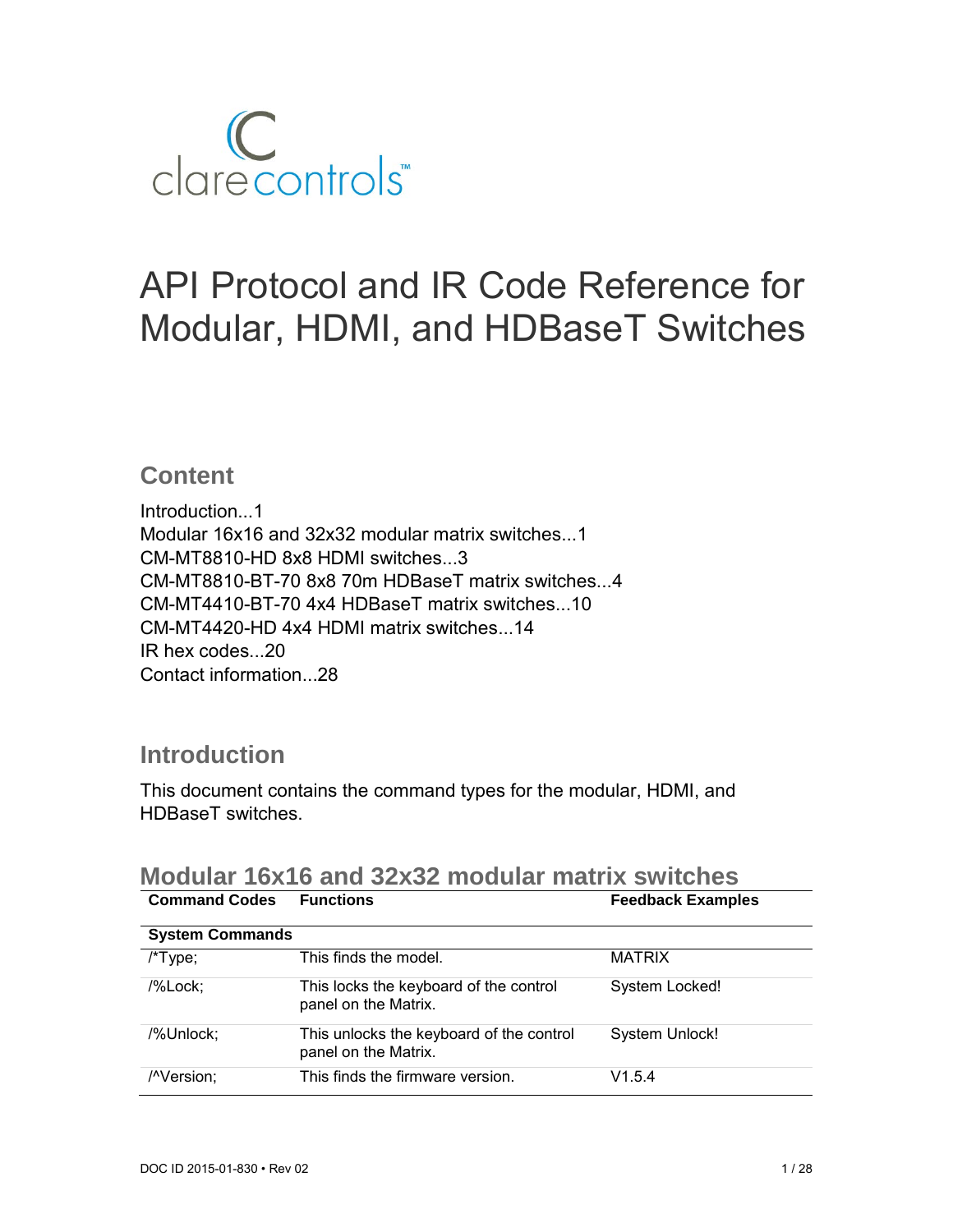| <b>Command Codes</b>      | <b>Functions</b>                                                                                             | <b>Feedback Examples</b>                                                                                            |
|---------------------------|--------------------------------------------------------------------------------------------------------------|---------------------------------------------------------------------------------------------------------------------|
| /:MessageOff;             | This turns off the COM port feedback<br>command.                                                             | <b>Closed The Message</b><br>Return.                                                                                |
| /:MessageOn;              | This turns on the COM port feedback<br>command.                                                              | <b>Enabled The Message</b><br>Return.                                                                               |
| EDIDMInit.                | This recovers the factory default EDID<br>data.                                                              | <b>EDIDMInit</b>                                                                                                    |
| EDIDM[X]B[Y].             | This manually switches the EDID. It copies<br>the EDID data of the output[X] to the<br>input [Y].            | EDIDM3B1                                                                                                            |
| Undo.                     | This cancels the previous operation.                                                                         | Undo                                                                                                                |
| Demo.                     | This switches to the "demo" mode.                                                                            | Demo Mode                                                                                                           |
| <b>Operation Commands</b> |                                                                                                              |                                                                                                                     |
| $[x1]$ All.               | This transfers all of the signals from the<br>input channels [x1] to the output channels                     | 01 to All                                                                                                           |
| $All#$ .                  | This transfers all of the input signals to the<br>corresponding output channels.                             | All Through.                                                                                                        |
| All\$.                    | This switches off all output channels.                                                                       | All Closed.                                                                                                         |
| $[x1]$ #.                 | This transfers the signal from the input<br>channel [x1] to the output channel [x1].                         | 01 Through.                                                                                                         |
| $[x1]$ .                  | This switches off the output channel [x1].                                                                   | AV: 01 Closed.                                                                                                      |
| $[x1] B[x2]$ .            | This transfers the signal from the input<br>channel [x1] to the output channel [x2].                         | $V: 01 - 001$                                                                                                       |
| [x1] B[x2], [x3], [x4].   | This transfers the signal from the input<br>channel [x1] to the output channels [x2],<br>$[x3]$ and $[x4]$ . | All Open.                                                                                                           |
| Status.                   | This sets the input channel to the output<br>channels one by one.                                            | AV: $1 - > 1$<br>AV: $2 > 2$<br>AV: $3 - 3$<br>AV: $4 - 4$<br>AV: $5 - 5$<br>AV: $6->6$<br>AV: 7-> 7<br>AV: $8 - 8$ |
| Save[Y].                  | This saves the present operation to the<br>preset command [Y]. [Y]. It ranges from 0<br>to 9.                | Save To F1                                                                                                          |
| Recall[Y].                | This recalls the preset command [Y].                                                                         | Recall From F1                                                                                                      |
| Clear[Y].                 | This clears the preset command [Y].                                                                          | Clear F1                                                                                                            |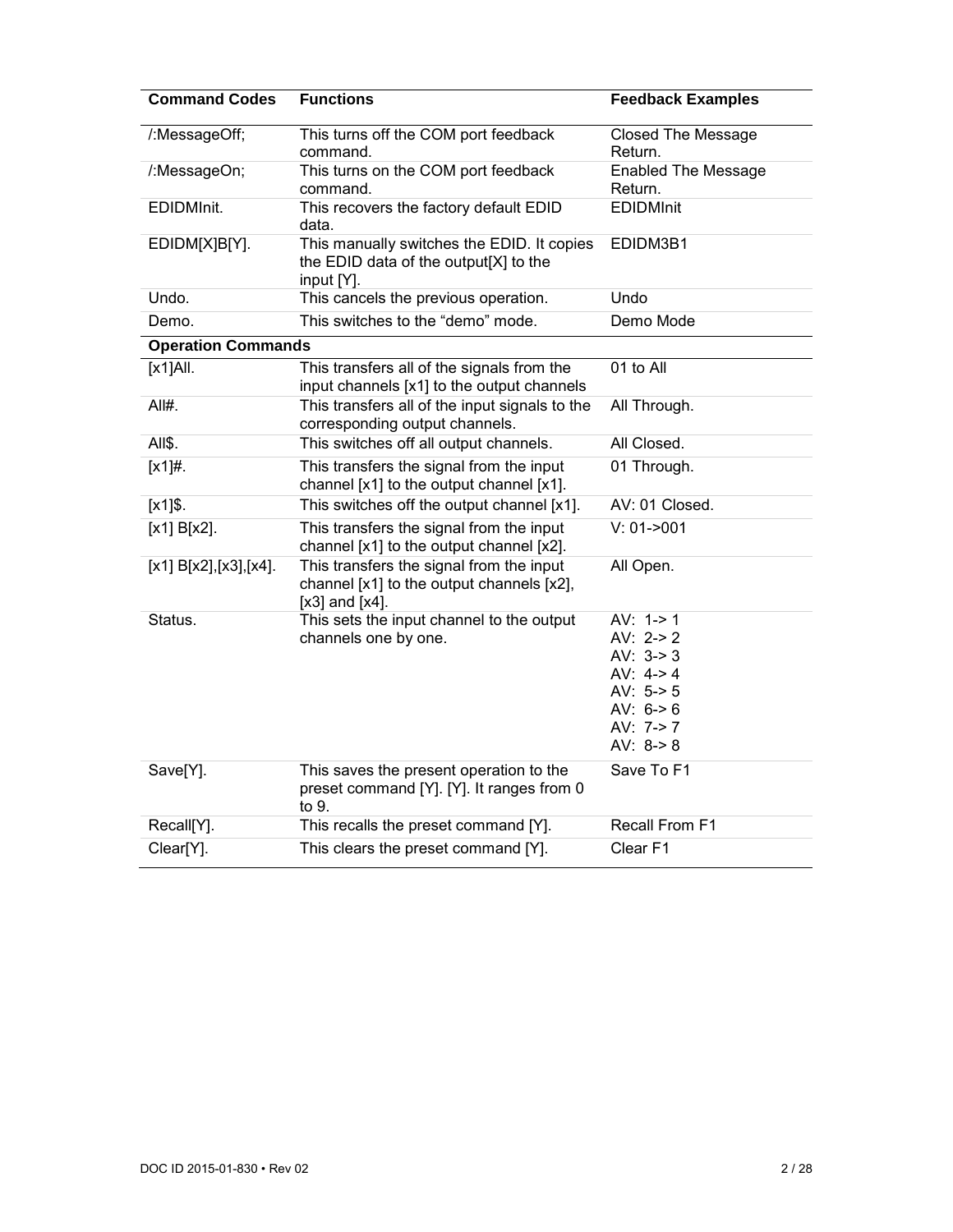# **CM-MT8810-HD 8x8 HDMI switches**

| Command<br>Codes                          | <b>Functions</b>                                                                                             | <b>Feedback Examples</b>                                                                                    |
|-------------------------------------------|--------------------------------------------------------------------------------------------------------------|-------------------------------------------------------------------------------------------------------------|
| <b>System Commands</b>                    |                                                                                                              |                                                                                                             |
| $/*Type;$                                 | This finds the model's information.                                                                          | <b>MATRIX</b>                                                                                               |
| /%Lock;                                   | This locks the keyboard of the control<br>panel on the Matrix.                                               | System Locked!                                                                                              |
| /%Unlock;                                 | This unlocks the keyboard of the control<br>panel on the Matrix.                                             | <b>System Unlock!</b>                                                                                       |
| /^Version;                                | This finds the firmware version.                                                                             | V1.5.4                                                                                                      |
| /:MessageOff;                             | This turns the COM port feedback<br>command off.                                                             | Closed The Message Return.                                                                                  |
| /:MessageOn;                              | This turns the COM port feedback<br>command on.                                                              | <b>Enabled The Message</b><br>Return.                                                                       |
| EDIDMInit.                                | This recovers the EDID factory default<br>data.                                                              | <b>EDIDMInit</b>                                                                                            |
| EDIDM[X]B[Y].                             | This manually switches the EDID. It copies<br>the EDID data in the output [X] to the<br>input [Y].           | EDIDM3B1                                                                                                    |
| Undo.                                     | This cancels the previous operation.                                                                         | Undo                                                                                                        |
| Demo.                                     | This switches to the "demo" mode.                                                                            | Demo Mode                                                                                                   |
| <b>Operation Command</b>                  |                                                                                                              |                                                                                                             |
| $[x1]$ All.                               | This transfers the signal from the input<br>channel [x1] to all output channels.                             | 01 to All                                                                                                   |
| All#.                                     | This transfers all input signals to their<br>corresponding output channels.                                  | All Through.                                                                                                |
| All\$.                                    | This switches all of the output channels off.                                                                | All Closed.                                                                                                 |
| $[x1]$ #.                                 | This transfers signals from the input<br>channel [x1] to the output channel [x1].                            | 01 Through.                                                                                                 |
| $[x1]$ \$.                                | This switches off the output channel [x1].                                                                   | AV: 01 Closed.                                                                                              |
| [x1] B[x2].                               | This transfers the signal from the input<br>channel [x1] to the output channel [x2].                         | $V: 01 - 001$                                                                                               |
| $\lfloor x_1 \rfloor$<br>B[x2],[x3],[x4]. | This transfers the signal from the input<br>channel [x1] to the output channels [x2],<br>$[x3]$ and $[x4]$ . | All Open.                                                                                                   |
| Status.                                   | This sets the input channels to the output<br>channels one by one.                                           | AV: 1-> 1<br>AV: $2 > 2$<br>AV: $3 - 3$<br>AV: $4 - 4$<br>AV: $5-5$<br>AV: $6->6$<br>AV: 7-> 7<br>AV: $8-8$ |
| Save[Y].                                  | This saves the present operation to the<br>preset command [Y]. [Y]. It ranges from 0<br>to 9.                | Save To F1                                                                                                  |
| Recall[Y].                                | This recalls the preset command [Y].                                                                         | Recall From F1                                                                                              |
| Clear[Y].                                 | This clears the preset command [Y].                                                                          | Clear <sub>F1</sub>                                                                                         |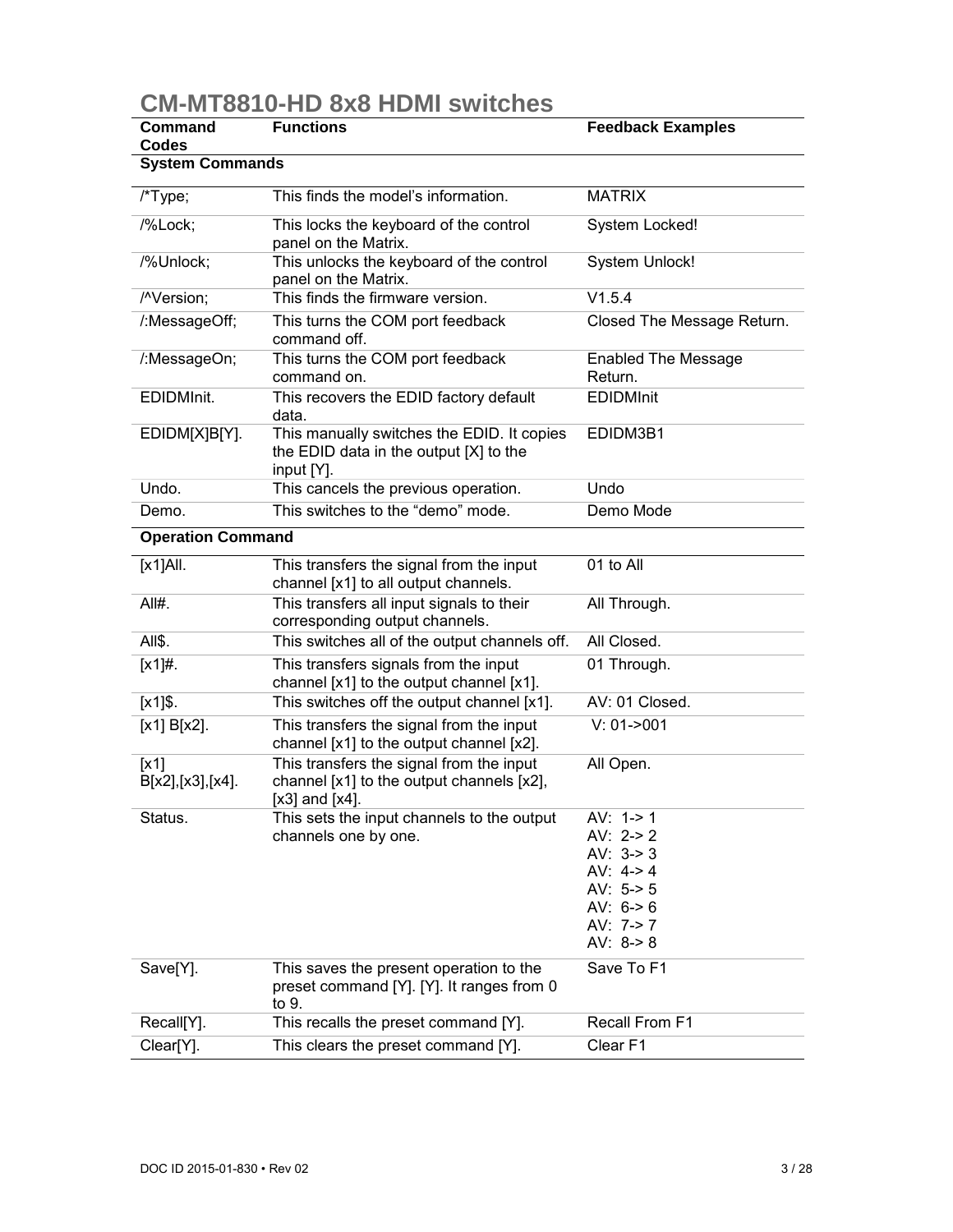**CM-MT8810-BT-70 8x8 70m HDBaseT matrix switches** 

| <b>Command Codes</b>      | <b>Functions</b>                                                                                    | <b>Feedback Examples</b>   |
|---------------------------|-----------------------------------------------------------------------------------------------------|----------------------------|
| <b>System Commands</b>    |                                                                                                     |                            |
| /*Type;                   | This finds the model information.                                                                   | CM-MT8810-BT-70            |
| /%Lock;                   | This locks the front panel buttons on the<br>Matrix.                                                | System Locked!             |
| /%Unlock;                 | This unlocks the front panel buttons on<br>the Matrix.                                              | <b>System Unlock!</b>      |
| /^Version;                | This finds the firmware version.                                                                    | V1.3.2                     |
| /:MessageOff;             | This turns off the COM port feedback<br>command.                                                    | /:MessageOff;              |
| /:MessageOn;              | This turns on the COM port feedback<br>command.                                                     | /:MessageOn;               |
| Demo.                     | This switches to the "demo" mode. The<br>switching interval is two seconds.                         | Demo Mode                  |
| Undo.                     | This cancels the previous operation.                                                                | Undo Ok!                   |
| <b>Operation Commands</b> |                                                                                                     |                            |
| [x]All.                   | This transfers signals from the input<br>channel [x] to all of the output channels.                 | 1 To All.                  |
| All#.                     | This transfers all input signals to the<br>corresponding output channels.                           | All Through.               |
| All\$.                    | This switches off all of the output<br>channels.                                                    | All Closed.                |
| $[x]$ #.                  | This transfers signals from the input<br>channel [x] to the output channel [x].                     | 1 Through.                 |
| $[x]$ \$.                 | This switches off the output channel [x].                                                           | 1 Closed.                  |
| [x]@.                     | This switches on the output channel [x].                                                            | 1 Open.                    |
| All@.                     | This switches on all of the output<br>channels.                                                     | All Open.                  |
| $[x1] V[x2]$ .            | This transfers the video signal from the<br>input channel [x1] to the output channel<br>$[x2]$ .    | AV: $1 - > 1$              |
| $[x1] B[x2]$ .            | This transfers the AV and IR signals<br>from the input channel [x1], to the<br>output channel [x2]. | AV: $1 - > 1$              |
| Status[x]                 | This checks the status of the output<br>channel [x].                                                | AV: $1->1$                 |
| Status.                   | This sets the input channels to their                                                               | AV: $1 - > 1$              |
|                           | output channels one by one.                                                                         | AV: $1 - > 1$              |
|                           |                                                                                                     | AV: $2 > 2$<br>AV: $3 - 3$ |
|                           |                                                                                                     | AV: $4 - 4$                |
| Save[Y].                  | This saves the present operation to the<br>preset command [Y]. It ranges from 0 to<br>9.            | Save To F1                 |
| Recall[Y].                | This recalls the preset command [Y].                                                                | Recall From F1             |
| Clear[Y].                 | This clears the preset command [Y].                                                                 | Clear F1                   |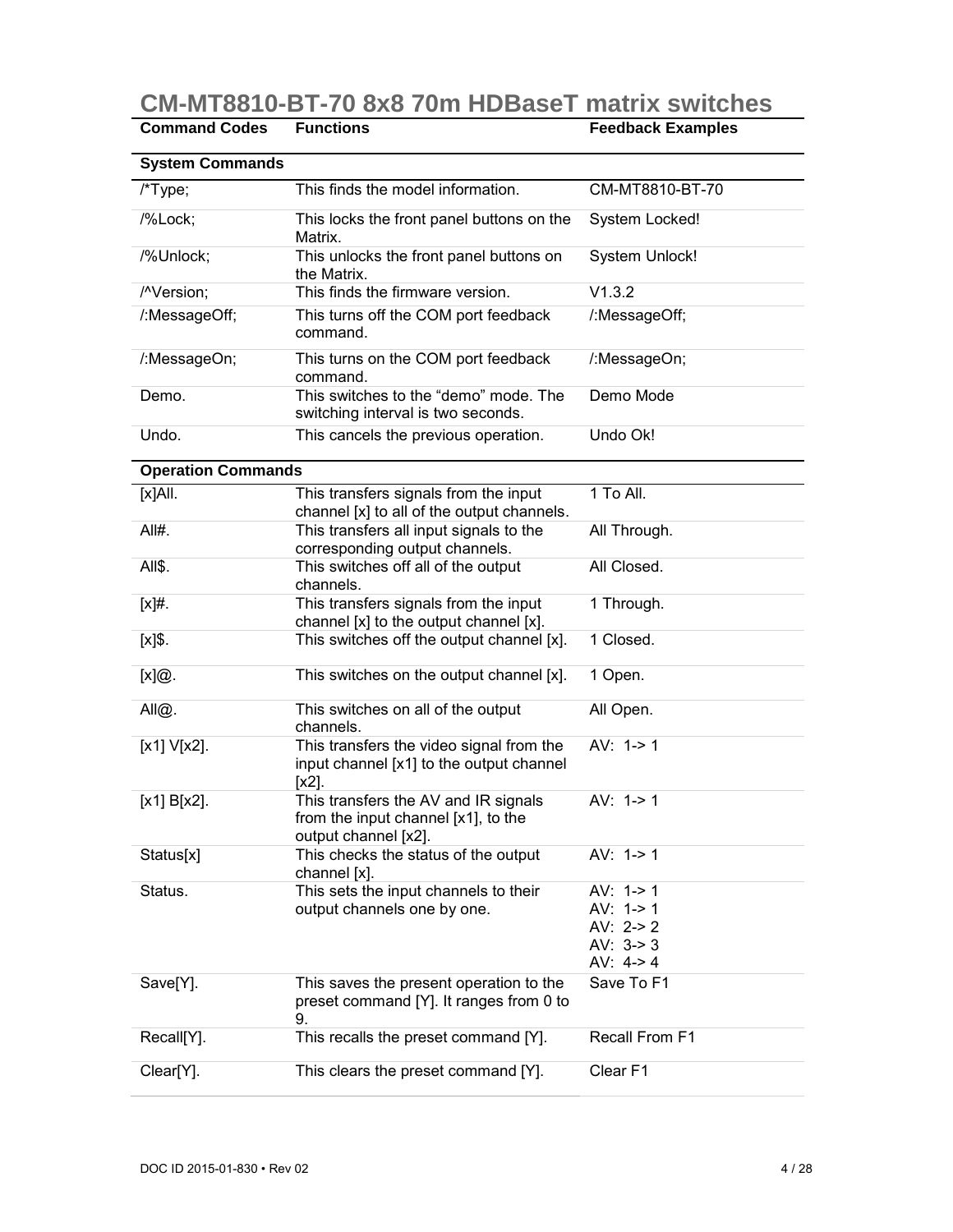| <b>Command Codes</b> | <b>Functions</b>                                                                                                                                                                      | <b>Feedback Examples</b>     |
|----------------------|---------------------------------------------------------------------------------------------------------------------------------------------------------------------------------------|------------------------------|
| PWON.                | This enables normal mode.                                                                                                                                                             | <b>PWON</b>                  |
| PWOFF.               | This enables standby mode and cuts off<br>the power supply to the HDBaseT<br>receivers.                                                                                               | <b>PWOFF</b>                 |
| STANDBY.             | This enables standby mode. It does not<br>cut off the power supply to the<br>HDBaseT receivers. However, it does<br>allow use of other buttons and allows<br>other commands to start. | <b>STANDBY</b>               |
| /%[Y]/[X]:[Z].       | HDCP management command.                                                                                                                                                              | /%I/ALL:0                    |
|                      | [Y] represents the input (value: I) or<br>output (value: O).                                                                                                                          |                              |
|                      | [X] represents the number of the port. If<br>the value of X is ALL, it means all ports.                                                                                               |                              |
|                      | [Z] represents the working status (value:<br>1 or $0$ ).                                                                                                                              |                              |
|                      | $Y=1$ & $Z=1$ , means the input port is<br>with HDCP.                                                                                                                                 |                              |
|                      | $Y=O$ & $Z=1$ , means the output port<br>is with HDCP.                                                                                                                                |                              |
|                      | $Y=1$ & $Z=0$ , means the input port is<br>٠<br>not with HDCP.                                                                                                                        |                              |
|                      | $Y=O$ & $Z=0$ , means the output port<br>٠<br>without HDCP.                                                                                                                           |                              |
| $[x1] R[x2]$ .       | This transfers the IR signal from the<br>input channel [x1] to the output channel<br>$[x2]$ .                                                                                         | $IR: 1-21$                   |
| DigitAudioON[x].     | This enables the HDMI audio output of<br>one port [x].                                                                                                                                | DigitAudio ON with Output 4  |
|                      | X=1, 2, 3, 4, 5, 6, 7, 8, enable this<br>port.<br>X=9, enable all eight ports.                                                                                                        |                              |
| DigitAudioOFF[x].    | This disables the HDMI audio output of<br>port x.                                                                                                                                     | DigitAudio OFF with Output 4 |
|                      | X=1, 2, 3, 4, 5, 6, 7, 8, disable one<br>port.<br>X=9, disable all eight ports.                                                                                                       |                              |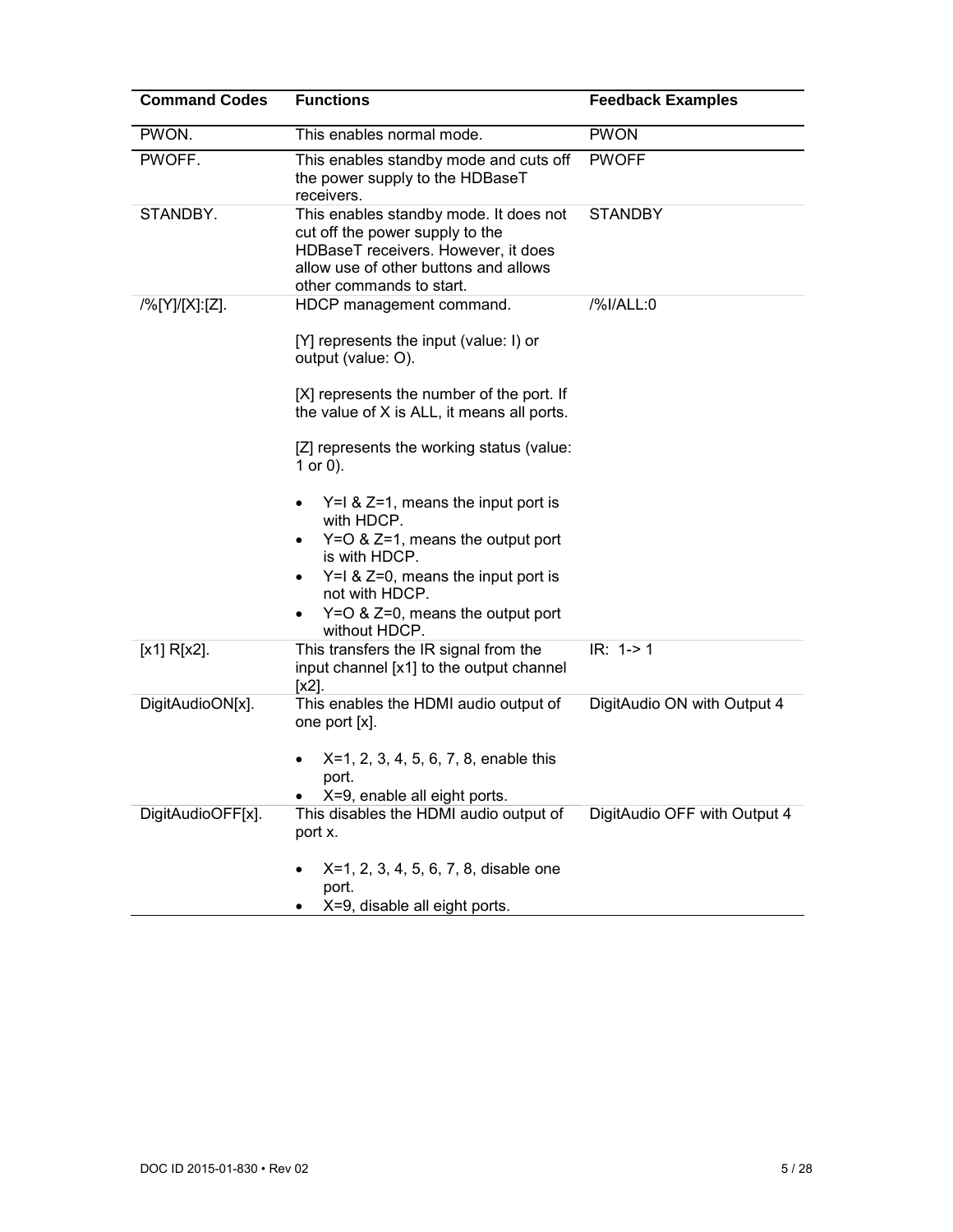| <b>Command Codes</b> | <b>Functions</b>                                                                                                                                                                                                                                                                                                                                                                                                                                                                                                                                         | <b>Feedback Examples</b> |
|----------------------|----------------------------------------------------------------------------------------------------------------------------------------------------------------------------------------------------------------------------------------------------------------------------------------------------------------------------------------------------------------------------------------------------------------------------------------------------------------------------------------------------------------------------------------------------------|--------------------------|
| /+[Y]/[X]:******.    | Set communication between the PC<br>and the HDBaseT receiver.                                                                                                                                                                                                                                                                                                                                                                                                                                                                                            | ******                   |
|                      | 1. Y is the RS232 port. It connects with<br>the RS232 port of the HDBaseT<br>receiver.                                                                                                                                                                                                                                                                                                                                                                                                                                                                   |                          |
|                      | Value = 1,2,3,4,5,6,7,8,A,B,C,D,E,F,G or H                                                                                                                                                                                                                                                                                                                                                                                                                                                                                                               |                          |
|                      | The value of Y is defined in the<br>following ways (in a given baud rate<br>dependent by the value of $X$ ):                                                                                                                                                                                                                                                                                                                                                                                                                                             |                          |
|                      | A. $Y = 1, 2, 3, 4, 5, 6, 7,$ or 8. Send this<br>command to the corresponding<br>HDBaseT receiver to control a far-<br>end device.<br>B. $Y = 9$ . Send this command to all<br>HDBaseT receivers to control all of<br>the far-end devices.<br>C. $Y = A$ , B, C, D, E, F, G or H.<br>D. $Y = I, J, K, L, M, N, O$ or P.s                                                                                                                                                                                                                                 |                          |
|                      | For items C and D, send this command.<br>It will be saved to the matrix switcher<br>and taken to the corresponding<br>HDBaseT receiver without action. Its<br>command function will be effective<br>almost immediately after sending the<br>command PWON (for item C) or<br>PWOFF (for item D).<br>Note:<br>A & I are used for port 1.<br>B & J are used for port 2.<br>C & K are used for port 3.<br>D & L are used for port 4.<br>E & L are used for port 5.<br>F & N are used for port 6.<br>G & O are used for port 7.<br>H & P are used for port 8. |                          |
|                      | 2. X is the bound rate.<br>Value ranges from 1 to 7.<br>1 is for 2400<br>2 for 4800<br>3 for 9600<br>4 for 19200<br>5 for 38400<br>6 for 57600<br>7 for 115200                                                                                                                                                                                                                                                                                                                                                                                           |                          |
|                      | 3. ***** is for data (the max 48 Byte).                                                                                                                                                                                                                                                                                                                                                                                                                                                                                                                  |                          |
|                      | 4. The symbol "." is the end of one<br>command.                                                                                                                                                                                                                                                                                                                                                                                                                                                                                                          |                          |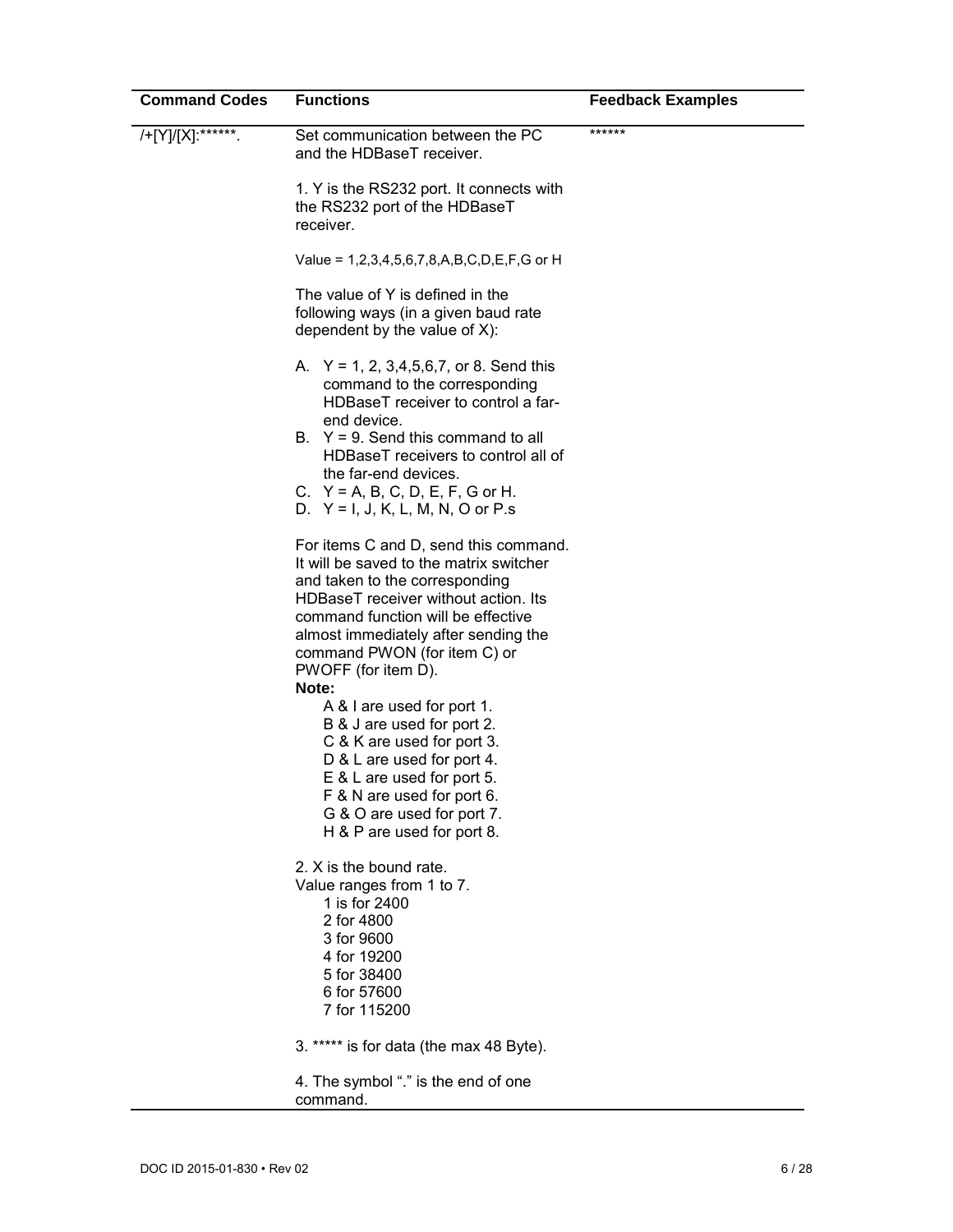| <b>Command Codes</b> | <b>Functions</b>                                                                      | <b>Feedback Examples</b>  |
|----------------------|---------------------------------------------------------------------------------------|---------------------------|
| EDIDH[x]B[y].        | Study the EDID from the output port [x]<br>to the input port [y].                     | EDIDH2B1                  |
|                      | If the EDID data is effective and the                                                 |                           |
|                      | audio part supports more than the PCM<br>mode, force-set it to only support PCM       |                           |
|                      | mode. If the EDID data is not effective,                                              |                           |
| EDIDPCM[x].          | then set it as initialized EDID data.<br>This sets the audio of the input port [x]    | EDIDPCM01                 |
|                      | to the PCM format in the EDID<br>database.                                            |                           |
| EDIDG[x].            | This gets the EDID data from the output<br>port and displays the output port          | Displays Data             |
|                      | number [x].                                                                           |                           |
| EDIDMInit.           | This recovers the factory default EDID<br>data.                                       | EDIDMInit.                |
| EDIDM[X]B[Y].        | Manually switches the EDID. Enables<br>the input[Y] to study the EDID data of         | EDIDM03B01                |
|                      | the output[X]. If the EDID data is not                                                |                           |
|                      | effective, then set it as initialized EDID<br>data.                                   |                           |
| EDIDUpgrade[x].      | Upgrades the EDID data using the<br>RS232 port.                                       | Please send the EDID file |
|                      | [X] is the input port. When the value of                                              |                           |
|                      | X is 9, upgrade all input ports. When the<br>switcher receives this command, it       |                           |
|                      | shows a message prompting you to                                                      |                           |
|                      | send the EDID file (.bin file). Operations<br>will be canceled after ten seconds. Cut |                           |
|                      | off all connections of HDBaseT ports.                                                 |                           |
| UpgradeIntEDID[x].   | This selects the EDID data and<br>upgrades the built-in EDID data. It                 | Please send the EDID file |
|                      | supports four types of EDID data:                                                     |                           |
|                      | 1. 1080P, 2D, PCM2.0                                                                  |                           |
|                      | 2. 1080P, 2D, 5.1 (audio)<br>3. 1080P, 3D, PCM2.0                                     |                           |
|                      | 4. 1080P, 3D, 5.1 (audio)                                                             |                           |
|                      | $[x] = 1, 2, 3$ or 4<br>When the switcher gets the command, it                        |                           |
|                      | will show a message to send the EDID                                                  |                           |
|                      | file (.bin file). Operations will be<br>canceled after ten seconds.                   |                           |
|                      |                                                                                       |                           |
| $EDID/[x]/[y]$ .     | Set the built-in EDID data of the input<br>port $[x]$ to $[y]$ .                      | EDID/02/01                |
|                      | The value of $[y]$ is 1, 2, 3, and 4. The<br>EDID data types are same as              |                           |
|                      | mentioned above.                                                                      |                           |
| %0801.               | Automatically the HDCP management.<br>input and output is HDCP.                       | %0801                     |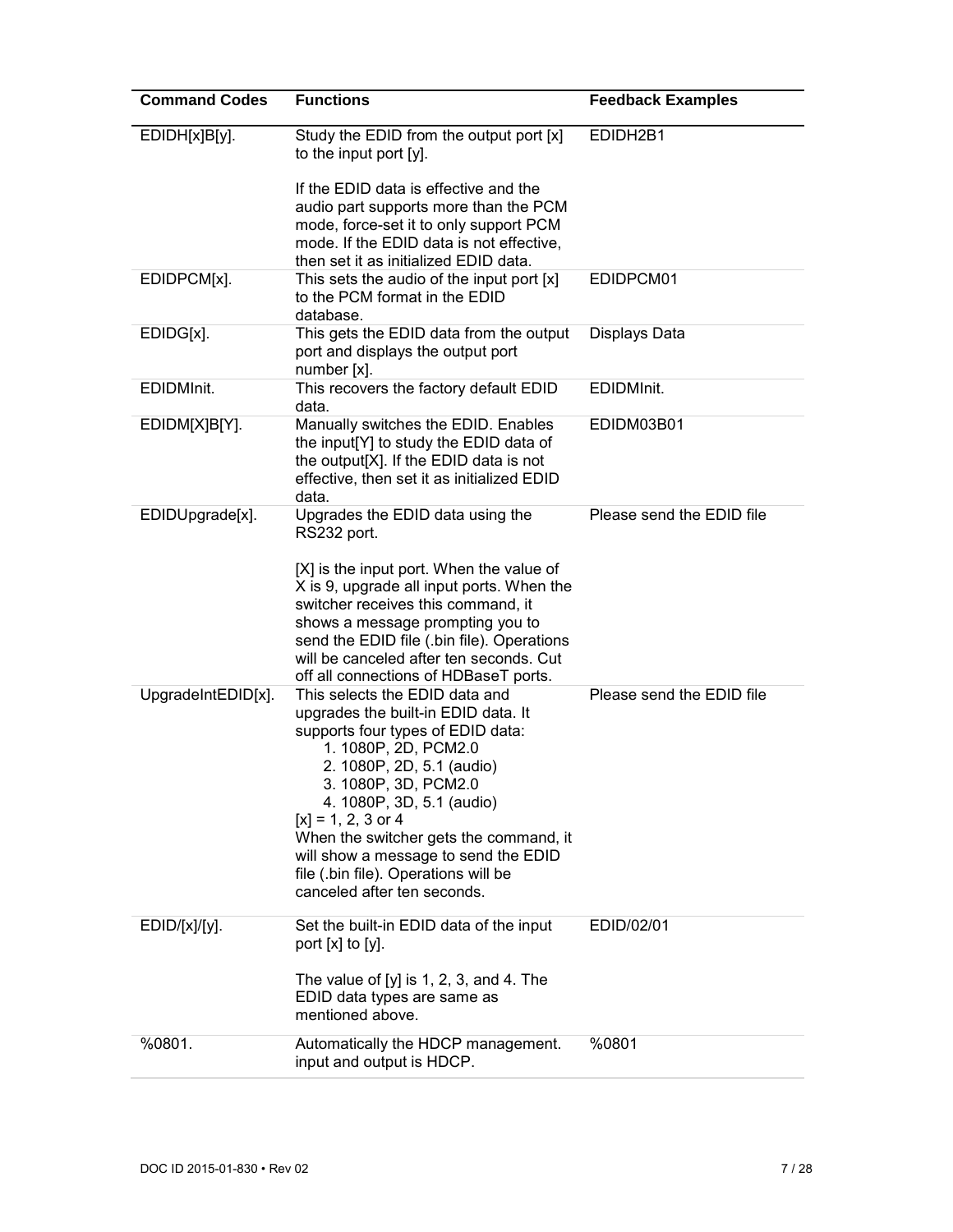| <b>Command Codes</b> | <b>Functions</b>                                            | <b>Feedback Examples</b>                                   |
|----------------------|-------------------------------------------------------------|------------------------------------------------------------|
| %0900.               | This sets the infrared carrier following<br>mode.           | Carrier native                                             |
| %0901.               | This sets the infrared carrier enforcing<br>mode.           | Force carrier                                              |
| %0911                | This resets to factory default.                             | <b>Factory Default</b>                                     |
| %9951.               | This checks the command sent by port<br>1 when it is PWON.  | Port 1: NO Data                                            |
| %9952.               | This checks the command sent by port<br>2 when it is PWON.  | Port 2: NO Data                                            |
| %9953.               | This checks the command sent by port<br>3 when it is PWON.  | Port 3: NO Data                                            |
| %9954.               | This checks the command sent by port<br>4 when it is PWON.  | Port 4: NO Data                                            |
| %9955.               | This checks the command sent by port<br>5 when it is PWON.  | Port 5: NO Data                                            |
| %9956.               | This checks the command sent by port<br>6 when it is PWON.  | Port 6: NO Data                                            |
| %9957.               | This checks the command sent by port<br>7 when it is PWON.  | Port 7: NO Data                                            |
| %9958.               | This checks the command sent by port<br>8 when it is PWON.  | Port 8: NO Data                                            |
| %9941.               | This checks the command sent by port<br>1 when it is PWOFF. | Port 1: NO Data                                            |
| %9942.               | This checks the command sent by port<br>2 when it is PWOFF. | Port 2: NO Data                                            |
| %9943.               | This checks the command sent by port<br>3 when it is PWOFF. | Port 3: NO Data                                            |
| %9944.               | This checks the command sent by port<br>4 when it is PWOFF. | Port 4: NO Data                                            |
| %9945.               | This checks the command sent by port<br>5 when it is PWOFF. | Port 5: NO Data                                            |
| %9946.               | This checks the command sent by port<br>6 when it is PWOFF. | Port 6: NO Data                                            |
| %9947.               | This checks the command sent by port<br>7 when it is PWOFF. | Port 7: NO Data                                            |
| %9948.               | This checks the command sent by port<br>8 when it is PWOFF. | Port 8: NO Data                                            |
| %9961.               | This checks the system locking status.                      | <b>System Unlock!</b>                                      |
| %9962.               | This checks the status in standby mode.                     | PWON /PWOFF                                                |
| %9963.               | This checks the working mode of the<br>infrared carrier.    | Carrier native/Force carrier                               |
| %9964.               | This checks the IP address.                                 | IP:192.168.0.178                                           |
| %9971.               | This checks the connection status of the<br>inputs.         | 1234<br>In.<br>Connect NYYY<br>5678<br>In.<br>Connect NYYY |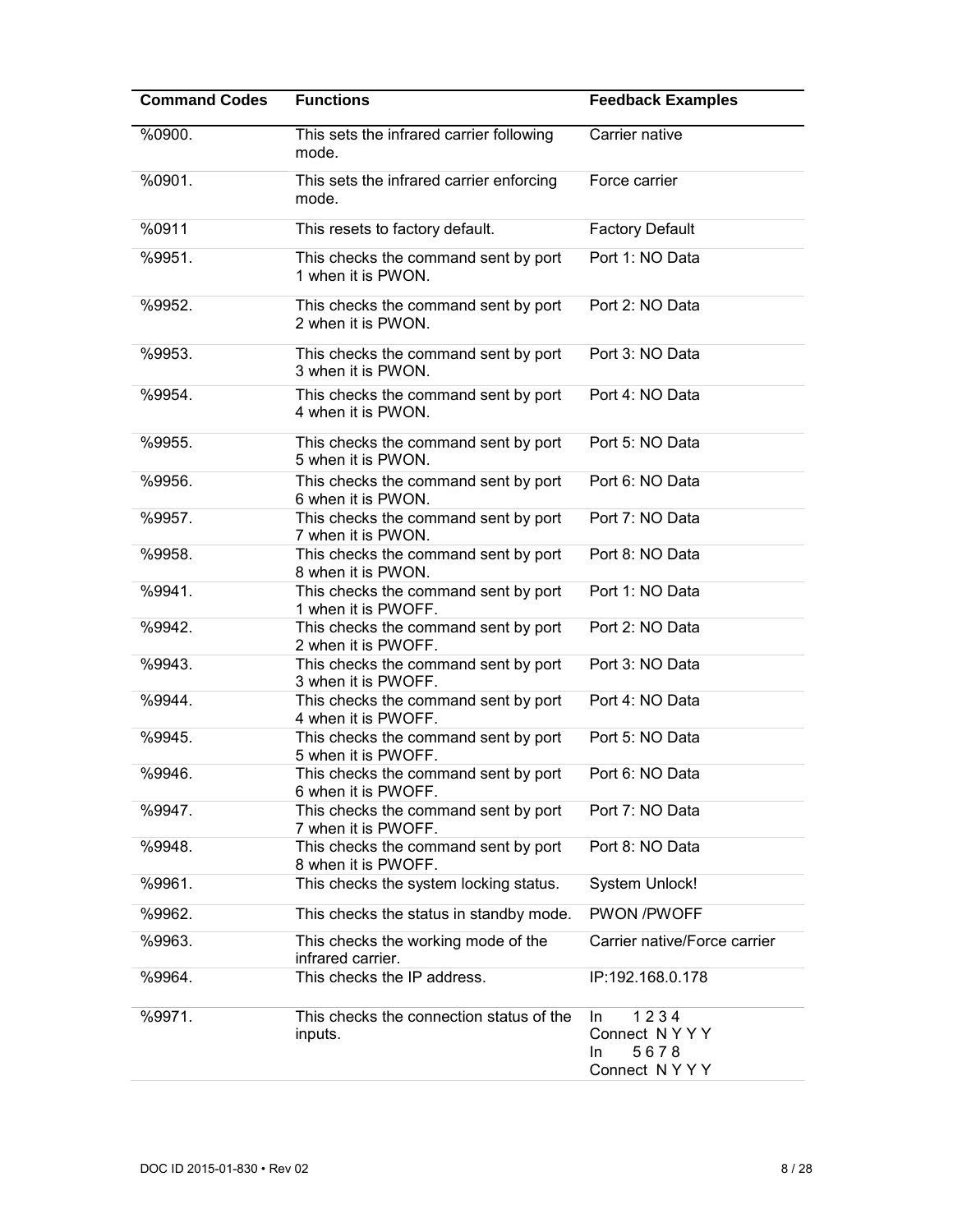| <b>Command Codes</b> | <b>Functions</b>                                                       | <b>Feedback Examples</b>                                                                                                                                           |
|----------------------|------------------------------------------------------------------------|--------------------------------------------------------------------------------------------------------------------------------------------------------------------|
| %9972.               | This checks the connection status of the<br>outputs.                   | 1234<br>Out<br>Connect NYYY<br>Out<br>5678<br>Connect NYYY                                                                                                         |
| %9973.               | This checks the HDCP status of the<br>inputs.                          | 1234<br>In.<br>NNYY<br><b>HDCP</b><br>5678<br>In.<br>NNYY<br><b>HDCP</b>                                                                                           |
| %9974.               | This checks the HDCP status of the<br>outputs.                         | 1234<br>Out<br><b>HDCP</b><br>NNYY<br>5678<br>Out<br><b>HDCP</b><br>NNYY                                                                                           |
| %9975.               | This checks the switching status.                                      | 1234<br>Out<br>1234<br>In.<br>5678<br>Out<br>5678<br>In.                                                                                                           |
| %9976.               | This checks the outputs resolution.                                    | Resolution<br>Out 1 0000x0000<br>Out 2 1920x1080<br>Out 3 1920x1080<br>Out 4 1920x1080<br>Out 5 0000x0000<br>Out 6 1920x1080<br>Out 7 1920x1080<br>Out 8 1920x1080 |
| %9977.               | This checks the status of the digital<br>audio of the output channels. | 1234<br>Out<br>YYYY<br>Audio<br>5678<br>Out<br>YYYY<br>Audio                                                                                                       |
| %9978.               | This checks the HDCP status of the<br>input ports.                     | 1234<br>In.<br>HDCPEN YYYY<br>In<br>5678<br>HDCPEN YYYY                                                                                                            |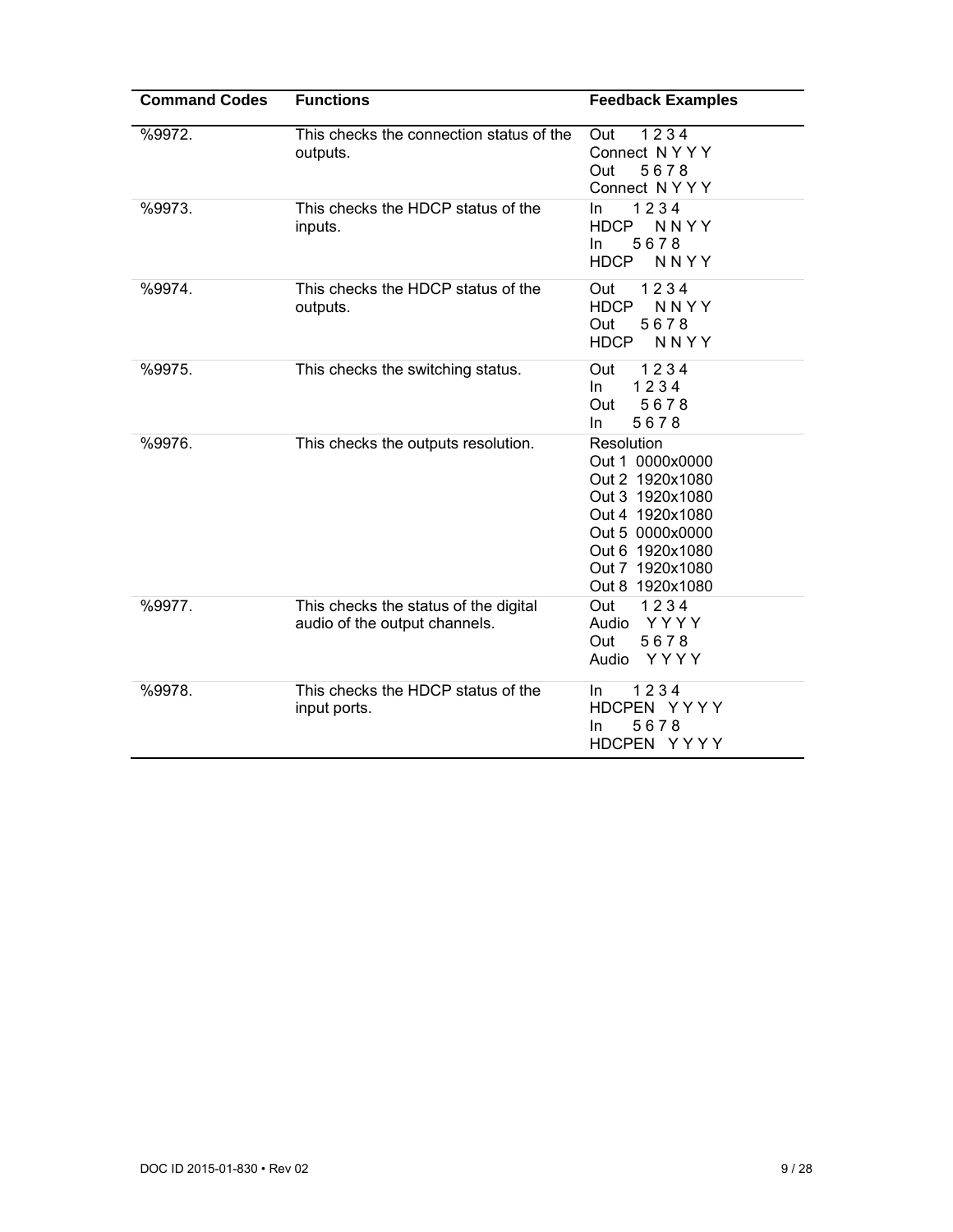| <b>Command Codes</b>      | <b>Functions</b>                                                                                | <b>Feedback Examples</b> |
|---------------------------|-------------------------------------------------------------------------------------------------|--------------------------|
| <b>System Commands</b>    |                                                                                                 |                          |
| /*Type;                   | This finds the model information.                                                               | <b>CM-MT4410-HD</b>      |
| /%Lock;                   | This locks the front panel buttons on the Matrix.                                               | System Locked!           |
| /%Unlock;                 | This unlocks the front panel buttons on the<br>Matrix.                                          | System Unlock!           |
| /^Version;                | This finds the firmware version.                                                                | V1.1.4                   |
| /:MessageOff;             | This turns off the COM port feedback command.                                                   | /:MessageOff;            |
| /:MessageOn;              | This turns on the COM port feedback command.                                                    | /:MessageOn;             |
| Demo.                     | This switches to the "demo" mode. The switching<br>interval is two seconds.                     | Demo Mode                |
| Undo.                     | This cancels the previous operation.                                                            | Undo Ok!                 |
| <b>Operation Commands</b> |                                                                                                 |                          |
| $[x]$ All.                | This transfers signals from the input channel [x]<br>to all of the output channels.             | 1 To All.                |
| All#.                     | This transfers all input signals to the<br>corresponding output channels.                       | All Through.             |
| All\$.                    | This switches off all of the output channels.                                                   | All Closed.              |
| $[x]$ #.                  | This transfers signals from the input channel [x]<br>to the output channel [x].                 | 1 Through.               |
| [x]\$.                    | This switches off the output channel [x].                                                       | 1 Closed.                |
| [x]@.                     | This switches on the output channel [x].                                                        | 1 Open.                  |
| All@.                     | This switches on all output channels.                                                           | All Open.                |
| [x1] V[x2].               | This transfers the AV signal from the input<br>channel [x1] to the output channel [x2].         | AV: $1->2$               |
| [x1] B[x2].               | This transfers the AV and IR signals from the<br>input channel [x1] to the output channel [x2]. | AV: $1 - > 2$            |
| Status.                   | This changes the input channel to the output<br>channels one by one.                            | AV: $1 - > 1$            |
| Save[X].                  | This saves the present operation to the preset<br>command [X]. It ranges from 0 to 9.           | Save To F1               |
| Recall[Y].                | This recalls the preset command [Y].                                                            | Recall From F1           |
| Clear[Y].                 | This clears the preset command [Y].                                                             | Clear F1                 |
| PWON.                     | Running in normal mode.                                                                         | <b>PWON</b>              |
| PWOFF.                    | This enters standby mode and stops the power<br>supply to HDBaseT receivers.                    | <b>PWOFF</b>             |
| STANDBY.                  | This commences standby mode.                                                                    | <b>STANDBY</b>           |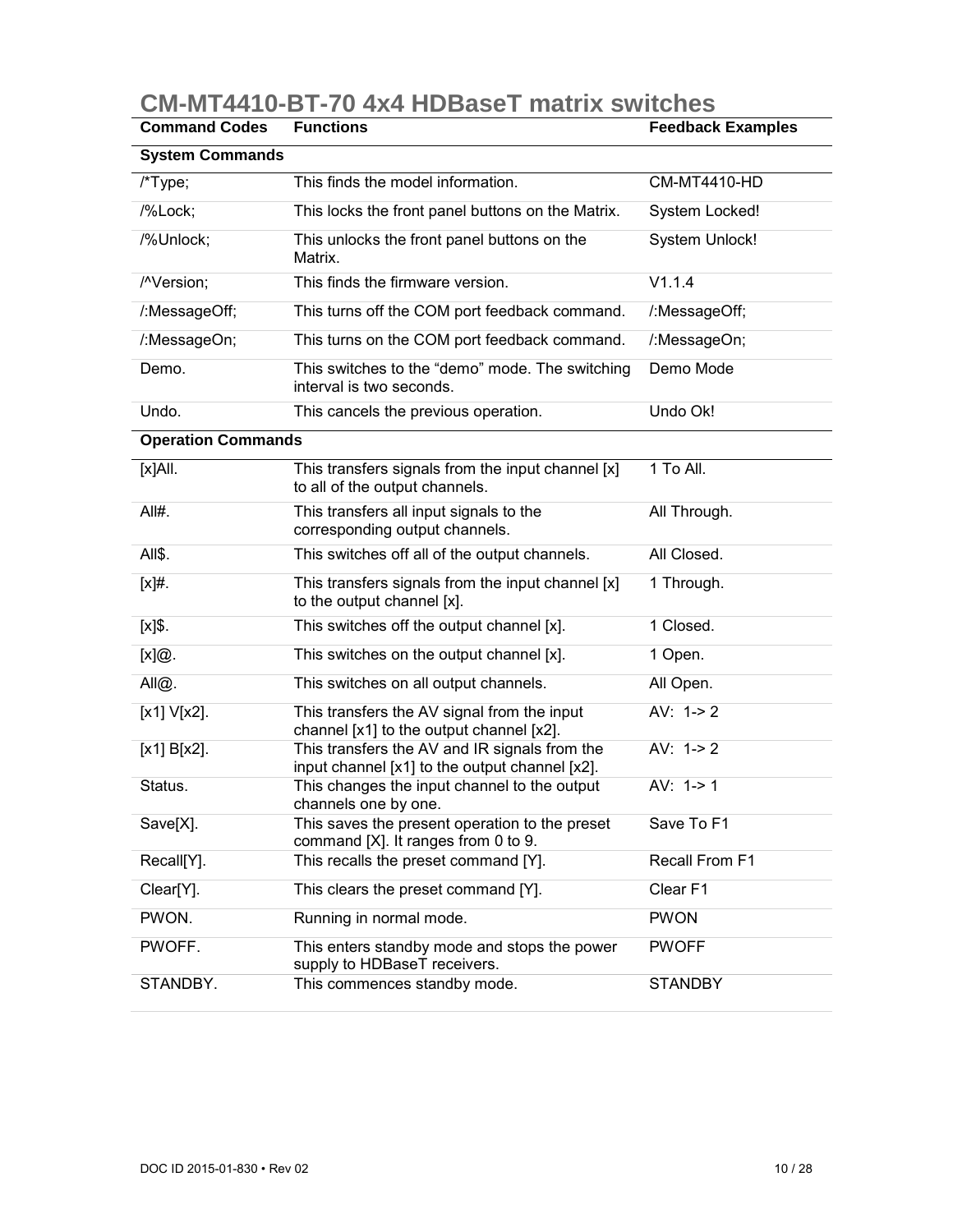| <b>Command Codes</b> | <b>Functions</b>                                                                                                                                                                                                                        | <b>Feedback Examples</b>        |
|----------------------|-----------------------------------------------------------------------------------------------------------------------------------------------------------------------------------------------------------------------------------------|---------------------------------|
| /%[Y]/[X]:[Z].       | The HDCP management commands follow:                                                                                                                                                                                                    | /%I/ALL:0.                      |
|                      | [Y] represents the input (value: I) or the output<br>(value: O).                                                                                                                                                                        |                                 |
|                      | [X] represents the number of one port. If the<br>value of X is ALL, it means all ports instead of<br>just one.                                                                                                                          |                                 |
|                      | [Z] represents the working status (value: 1 or 0).                                                                                                                                                                                      |                                 |
|                      | $Y=1$ & $Z=1$ , means the input port is<br>compliant with HDCP.<br>Y=O & Z=1, means output with HDCP.<br>$\bullet$<br>$Y=1$ & Z=0, means the input port is not<br>compliant with HDCP.<br>Y=O & Z=0, means output without<br>٠<br>HDCP. |                                 |
| $[x1] R[x2]$ .       | This transfer the IR signal from the input channel<br>[x1] to the output channel [x2].                                                                                                                                                  | 01R01                           |
| DigitAudioON[x].     | This enables the HDMI audio output of the<br>port [x].<br>$X=1$ , 2, 3, 4, enable this one port.<br>X=5, enable all the 4 ports.                                                                                                        | DigitAudio ON with<br>Output 4  |
| DigitAudioOFF[x].    | This disables the HDMI audio output of the<br>port [x].<br>$X=1, 2, 3, 4$ , disable this one port.<br>$X=5$ , disable all the 4 ports.<br>٠                                                                                             | DigitAudio OFF with<br>Output 4 |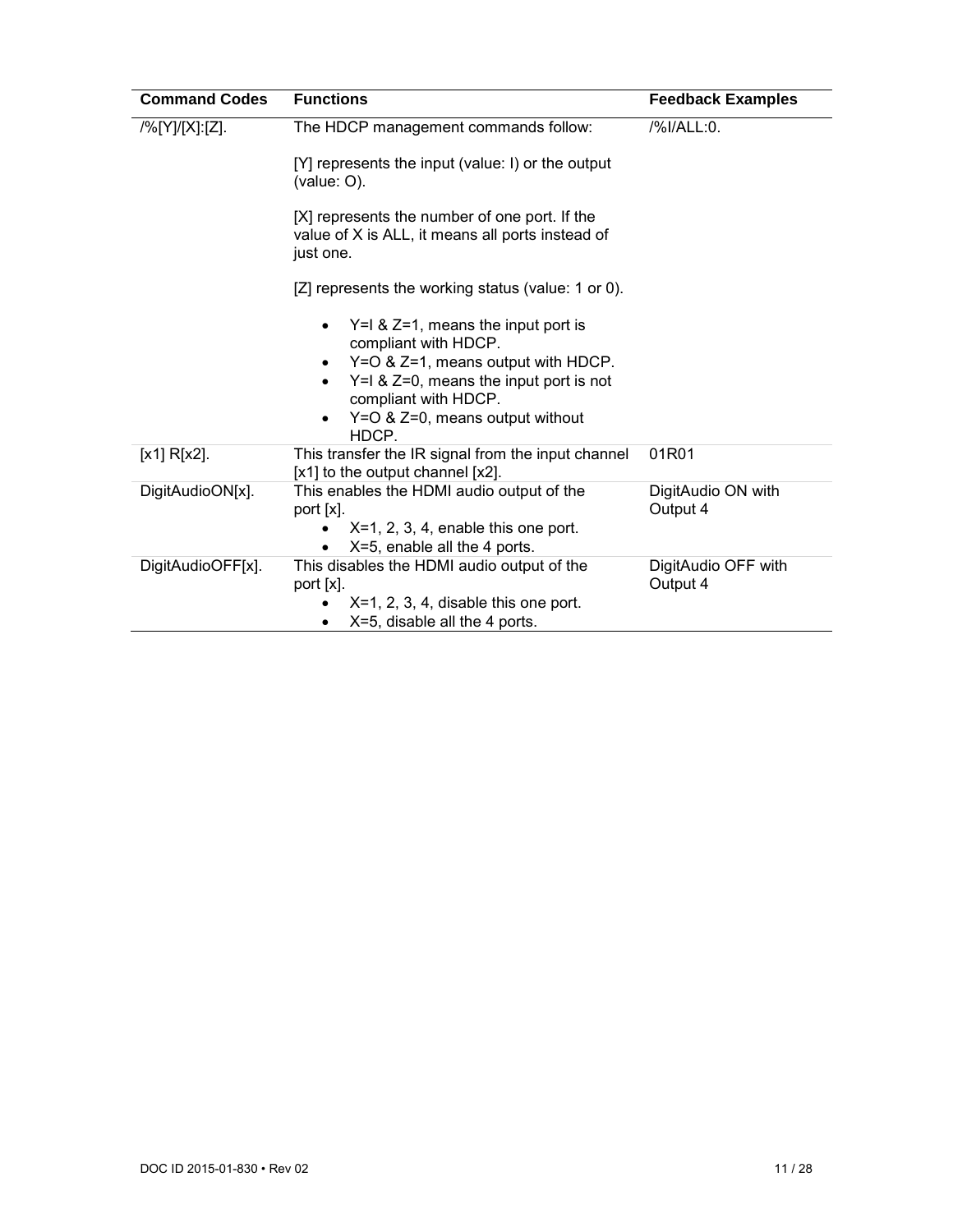| <b>Command Codes</b> | <b>Functions</b>                                                                                                                                                                                                                                                                                                                                                     | <b>Feedback Examples</b> |
|----------------------|----------------------------------------------------------------------------------------------------------------------------------------------------------------------------------------------------------------------------------------------------------------------------------------------------------------------------------------------------------------------|--------------------------|
| /+[Y]/[X]:******     | This sets the communication between the PC<br>and the HDBaseT receiver.                                                                                                                                                                                                                                                                                              | ******                   |
|                      | Y is the RS232 port. It connects with the<br>1.<br>RS232 port of the HDBaseT receiver.<br>Value = $1,2,3,4,5,A,B,C,D,E,F,G$ or H                                                                                                                                                                                                                                     |                          |
|                      | The value of $Y$ is defined in the following<br>ways (in a given baud rate depended by the<br>value of $X$ ):                                                                                                                                                                                                                                                        |                          |
|                      | A. $Y = 1, 2, 3$ or 4, Send this command to<br>the corresponding HDBaseT receiver to<br>control the far-end device.                                                                                                                                                                                                                                                  |                          |
|                      | B. $Y = 5$ , Send this command to all of the<br>HDBaseT receivers to control all far-end<br>devices.<br>C. $Y = A$ , B, C or D                                                                                                                                                                                                                                       |                          |
|                      | D. $Y = E$ , F, G or H                                                                                                                                                                                                                                                                                                                                               |                          |
|                      | For items C and D, send this command. It<br>will be saved to MHD44TP and taken to the<br>corresponding HDBaseT receiver without<br>action. Its command function will be effective<br>almost immediately after sending the<br>command PWON (for item C) or PWOFF (for<br>item D).<br>Note:<br>A & E are for port 1.<br>B & F are for port 2.<br>C & G are for port 3. |                          |
|                      | D & H are for port 4.<br>X is the bound rate. The value ranges from 1                                                                                                                                                                                                                                                                                                |                          |
|                      | 2.<br>to 7.<br>1 is for 2400<br>2 for 4800<br>3 for 9600<br>4 for 19200<br>5 for 38400<br>6 for 57600<br>7 for 115200                                                                                                                                                                                                                                                |                          |
|                      | 3.<br>***** is for the data (max 48 Byte).                                                                                                                                                                                                                                                                                                                           |                          |
|                      | The symbol "." is the end of one command<br>4.                                                                                                                                                                                                                                                                                                                       |                          |
| EDIDH[x]B[y].        | Copy the EDID from the output port [x] to the<br>input port [y].<br>If the EDID data is effective and the audio part<br>supports more than the PCM mode, force-set it<br>to only support PCM mode. If the EDID data is<br>not effective, then set it as initialized EDID data.                                                                                       | EDIDH01B01               |
| EDIDPCM[x].          | This sets the audio part of input port [x] to PCM<br>format in the EDID database.                                                                                                                                                                                                                                                                                    | EDIDPCM01                |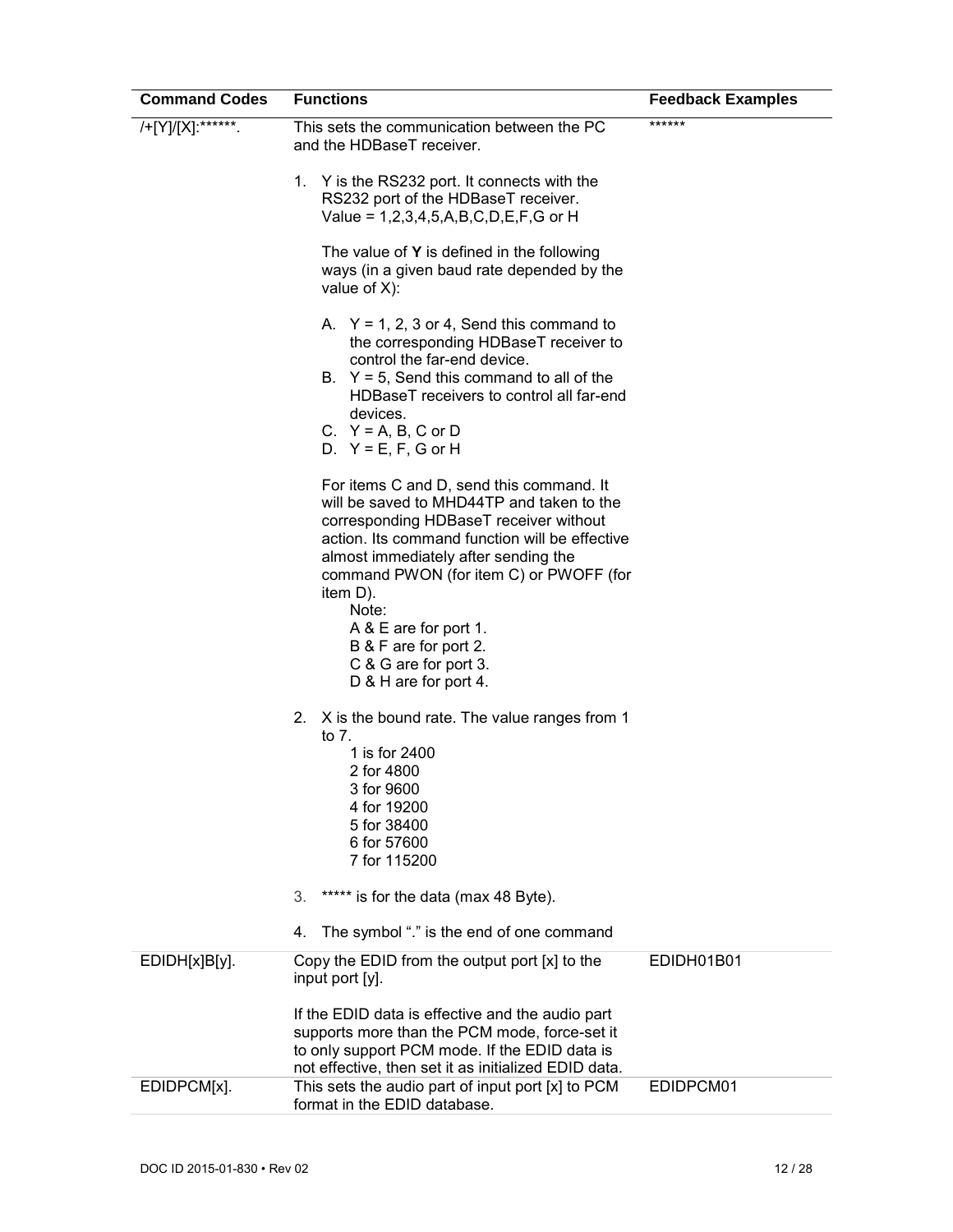| <b>Command Codes</b> | <b>Functions</b>                                                                                                                                                                                                                                                                                                                                                                               | <b>Feedback Examples</b>     |
|----------------------|------------------------------------------------------------------------------------------------------------------------------------------------------------------------------------------------------------------------------------------------------------------------------------------------------------------------------------------------------------------------------------------------|------------------------------|
| EDIDG[x].            | This gets the EDID data from the output and<br>displays the output port number [x].                                                                                                                                                                                                                                                                                                            |                              |
| EDIDMInit.           | This recovers the factory default EDID data.                                                                                                                                                                                                                                                                                                                                                   | EDIDMInit.                   |
| EDIDM[X]B[Y].        | This manually switches the EDID. It copies the<br>EDID data of output[X] to the input[Y].                                                                                                                                                                                                                                                                                                      | EDIDM03B01                   |
| EDIDUpgrade[x].      | Upgrade the EDID data using the RS232 port.<br>$[x]$ is the input port. When the value of x is 5, it<br>upgrade all input ports. When the switcher gets<br>this command, it will show a message to send<br>the EDID file (.bin file). Operations will be<br>canceled after ten seconds.<br><b>Note:</b> Please cut off all connections to HDBaseT<br>ports.                                    | Please send the EDID<br>file |
| UpgradeIntEDID[x].   | This selects the EDID data and upgrades the<br>built-in EDID data. It supports four types of EDID<br>data:<br>1. 1080P, 2D, PCM2.0<br>2. 1080P, 2D, 5.1 (audio)<br>3. 1080P, 3D, PCM2.0<br>4. 1080P, 3D, 5.1 (audio)<br>$[x] = 1, 2, 3$ or 4<br>When the switcher gets the command, it will<br>show a message to send EDID file (.bin file).<br>Operations will be canceled after ten seconds. | Please send the EDID<br>file |
| EDID/[x]/[y].        | Set the built-in EDID data of the input port [x]<br>to the type [y].<br>The value of $[y]$ is 1, 2, 3, and 4. The EDID data<br>types are the same as mentioned above.                                                                                                                                                                                                                          | EDID/02/01                   |
| %0801.               | Automatically the HDCP management input and<br>output is HDCP.                                                                                                                                                                                                                                                                                                                                 | %0801.                       |
| %0900.               | This sets the infrared carrier following mode.                                                                                                                                                                                                                                                                                                                                                 | Carrier native               |
| %0901.               | This sets the infrared carrier enforcing mode.                                                                                                                                                                                                                                                                                                                                                 | Force carrier                |
| %0911.               | This resets to the factory default.                                                                                                                                                                                                                                                                                                                                                            | <b>Factory Default</b>       |
| %9951.               | This checks the command sent by port 1 when it<br>is PWON.                                                                                                                                                                                                                                                                                                                                     | Port 1: NO Data              |
| %9952.               | This checks the command sent by port 2 when it<br>is PWON.                                                                                                                                                                                                                                                                                                                                     | Port 2: NO Data              |
| %9953.               | This checks the command sent by port 3 when it<br>is PWON.                                                                                                                                                                                                                                                                                                                                     | Port 3: NO Data              |
| %9954.               | This checks the command sent by port 4 when it<br>is PWON.                                                                                                                                                                                                                                                                                                                                     | Port 4: NO Data              |
| %9955.               | This checks the command sent by port 1 when it<br>is PWOFF.                                                                                                                                                                                                                                                                                                                                    | Port 1: NO Data              |
| %9956.               | This checks the command sent by port 2 when it<br>is PWOFF.                                                                                                                                                                                                                                                                                                                                    | Port 2: NO Data              |
| %9957.               | This checks the command sent by port 3 when it<br>is PWOFF.                                                                                                                                                                                                                                                                                                                                    | Port 3: NO Data              |
| %9958.               | This checks the command sent by port 4 when it<br>is PWOFF.                                                                                                                                                                                                                                                                                                                                    | Port 4: NO Data              |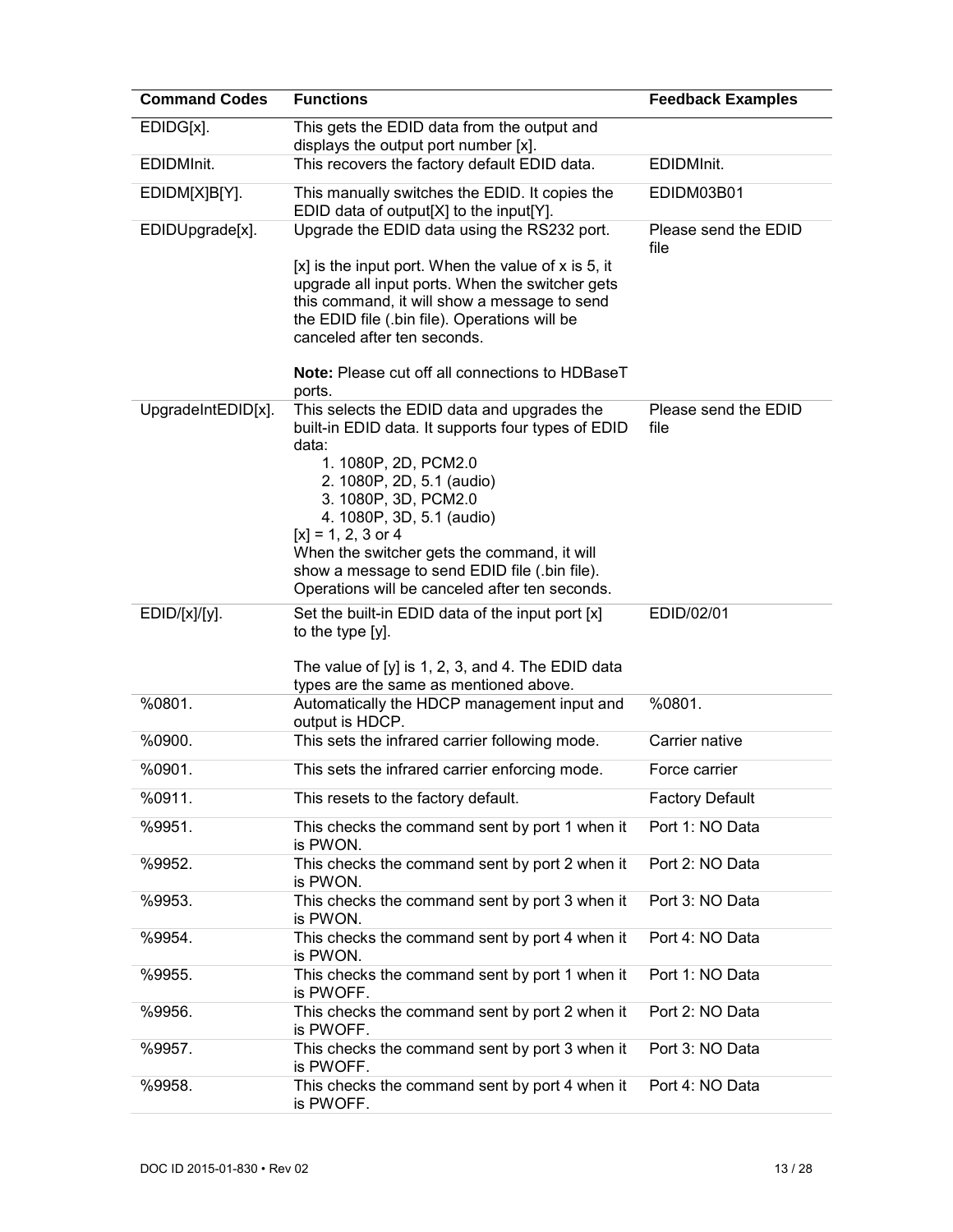| <b>Command Codes</b> | <b>Functions</b>                                               | <b>Feedback Examples</b>                                                               |
|----------------------|----------------------------------------------------------------|----------------------------------------------------------------------------------------|
| %9961.               | This checks the systems locking status.                        | <b>PWON /PWOFF</b>                                                                     |
| %9962.               | This checks the status in standby mode.                        | <b>System Unlock!</b>                                                                  |
| %9963.               | This checks the working mode of infrared carrier.              | PWON/PWOFF                                                                             |
| %9964.               | This checks the IP address.                                    | IP:192.168.0.178                                                                       |
| %9971.               | This checks the connection status of the inputs.               | 1234<br>In.<br>Connect N N N N                                                         |
| %9972.               | This checks the connection status of the outputs.              | 1234<br>Out<br>Connect Y N N N                                                         |
| %9973.               | This checks the HDCP status of the inputs.                     | 1234<br>In.<br><b>HDCP</b><br>NNNN                                                     |
| %9974.               | This checks the HDCP status of the outputs.                    | 1234<br>Out<br><b>HDCP</b><br><b>NNNN</b>                                              |
| %9975.               | This checks the switching status.                              | 1234<br>Out<br>1234<br>In.                                                             |
| %9976.               | This checks the output resolution.                             | Resolution<br>Out 1 0000x0000<br>Out 2 1920x1080<br>Out 3 1920x1080<br>Out 4 1920x1080 |
| %9977.               | This checks the status of digital audio to output<br>channels. | 1234<br>Out<br>YYYY<br>Audio                                                           |
| %9978.               | This checks the HDCP status of the input ports.                | 1234<br>In.<br>HDCPEN YYYY                                                             |

## **CM-MT4420-HD 4x4 HDMI matrix switches**

| <b>Command Codes</b>    | <b>Functions</b>                                                               | <b>Feedback Examples</b> |
|-------------------------|--------------------------------------------------------------------------------|--------------------------|
| <b>System Commands</b>  |                                                                                |                          |
| /*Type;                 | This finds the model information                                               | CM-MT4420-HD             |
| /%Lock;                 | This locks the front panel buttons<br>on the Matrix.                           | System Locked!           |
| /%Unlock;               | This unlocks the front panel<br>buttons on the Matrix.                         | <b>System Unlock!</b>    |
| / <sup>N</sup> version; | This finds the firmware version.                                               | V1.1.4                   |
| /:MessageOff;           | This turns off the COM port<br>feedback command.                               | /:MessageOff;            |
| /:MessageOn;            | This turns on the COM port<br>feedback command.                                | /:MessageOn;             |
| Demo.                   | This switches to the "demo" mode.<br>The switching interval is two<br>seconds. | Demo Mode                |
| Undo.                   | This cancels the previous<br>operation.                                        | Undo Ok!                 |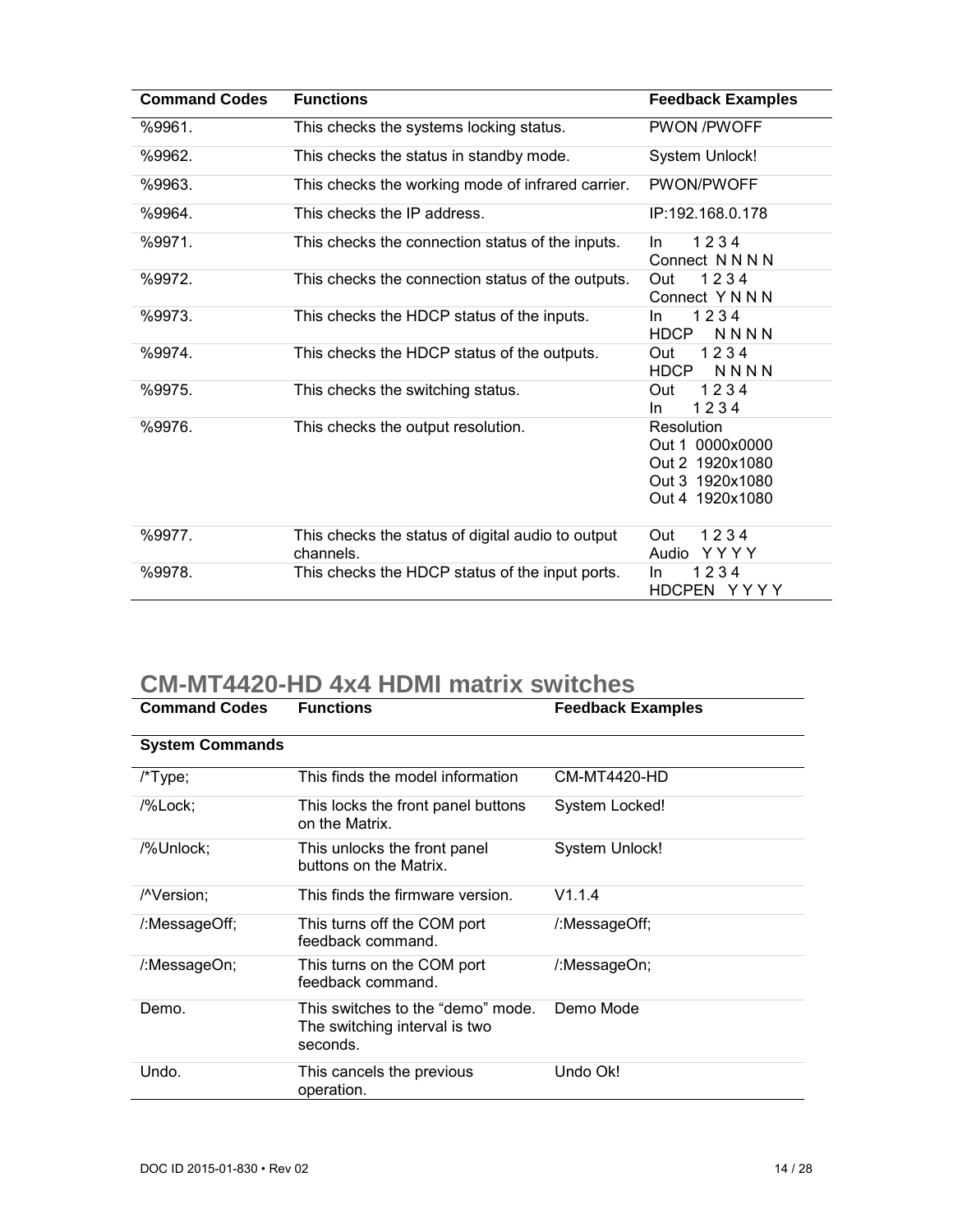| <b>Command Codes</b> | <b>Functions</b>                                                                                   | <b>Feedback Examples</b> |  |
|----------------------|----------------------------------------------------------------------------------------------------|--------------------------|--|
|                      | <b>Operation Commands</b>                                                                          |                          |  |
| $[X]$ All.           | This transfers signals from the<br>input channel [x] to all output<br>channels                     | 1 To All.                |  |
| All#.                | This transfers all input signals to<br>the corresponding output<br>channels.                       | All Through.             |  |
| All\$.               | This switches off all of the output<br>channels.                                                   | All Closed.              |  |
| $[x]$ #.             | This transfers signals from the<br>input channel [x] to the output<br>channel [x].                 | 1 Through.               |  |
| $[x]$ \$.            | This switches off the output<br>channel [x].                                                       | 1 Closed.                |  |
| [x]@.                | This switches on the output<br>channel [x].                                                        | 1 Open.                  |  |
| All@.                | This switches on all output<br>channels.                                                           | All Open.                |  |
| $[x1] V[x2]$ .       | This transfers the AV signal from<br>the input channel [x1] to the output<br>channel [x2].         | AV: $1 - > 1$            |  |
| $[x1] B[x2]$ .       | This transfers the AV and IR<br>signals from the input channel [x1]<br>to the output channel [x2]. | AV: $1 - > 1$            |  |
| Status.              | This sets the input channels to<br>their output channels individually.                             | AV: $1 - > 1$            |  |
| Save[X].             | This saves the present operation<br>to the preset command [X]. It<br>ranges from 0 to 9.           | Save To F1               |  |
| Recall[Y].           | This recalls the preset command<br>[Y].                                                            | Recall From F1           |  |
| Clear[Y].            | This clears the preset command<br>$[Y]$ .                                                          | Clear <sub>F1</sub>      |  |
| PWON.                | This enables normal mode.                                                                          | <b>PWON</b>              |  |
| PWOFF.               | This enters in standby mode and<br>cuts off the power supply to the<br><b>HDBaseT</b> receivers.   | <b>PWOFF</b>             |  |
| STANDBY.             | This enables standby mode.                                                                         | <b>STANDBY</b>           |  |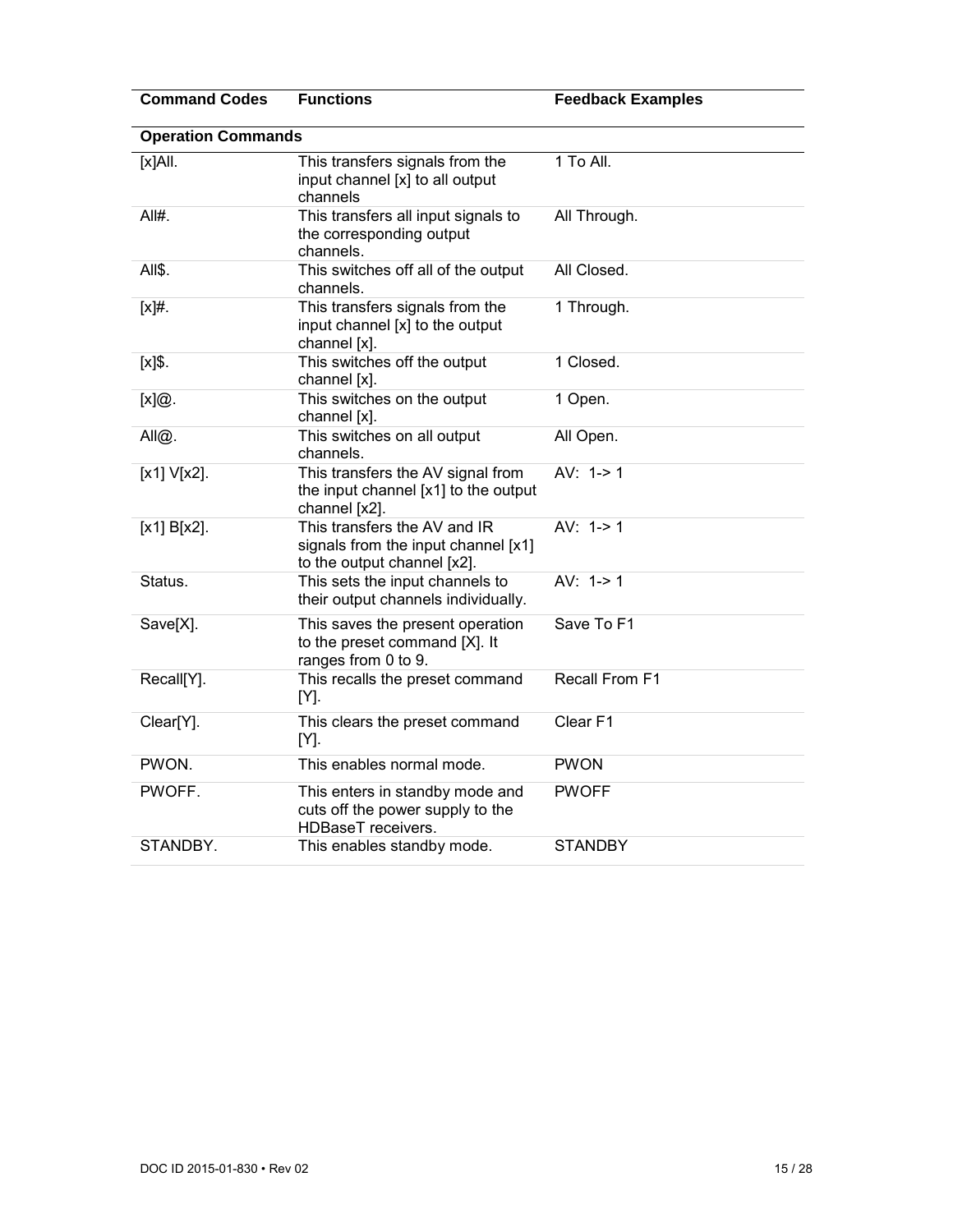| <b>Command Codes</b> | <b>Functions</b>                                                                           | <b>Feedback Examples</b>     |
|----------------------|--------------------------------------------------------------------------------------------|------------------------------|
| /%[Y]/[X]:[Z].       | HDCP management command.<br>[Y] represents the input (value: I)                            | /%I/ALL:0.                   |
|                      | or output (value: O).                                                                      |                              |
|                      | [X] represents the number of one<br>port. If the value of X is ALL, it<br>means all ports. |                              |
|                      | [Z] represents the working status<br>(value: 1 or 0).                                      |                              |
|                      | $Y=1$ & $Z=1$ , means the input<br>port is compliant with the<br>HDCP.                     |                              |
|                      | Y=O & Z=1, means output<br>port is compliant with the<br>HDCP.                             |                              |
|                      | $Y=1$ & Z=0, means the input<br>port is not compliant with<br>HDCP.                        |                              |
|                      | $Y=O$ & $Z=0$ , means the output<br>$\bullet$<br>is not compliant with the<br>HDCP.        |                              |
| $[x1] R[x2]$ .       | This transfers the IR signal from<br>the input channel [x1] to the output<br>channel [x2]. | 01R01                        |
| DigitAudioON[x].     | This enables the HDMI audio<br>output of the port [x].                                     | DigitAudio ON with Output 4  |
|                      | $X=1$ , 2, 3, 4, enable one port.<br>X=5, enable all of the four<br>ports.                 |                              |
| DigitAudioOFF[x].    | This disables the HDMI audio<br>output of the port [x].                                    | DigitAudio OFF with Output 4 |
|                      | $X=1$ , 2, 3, 4, disable one port.<br>X=5, disable all of the four<br>ports.               |                              |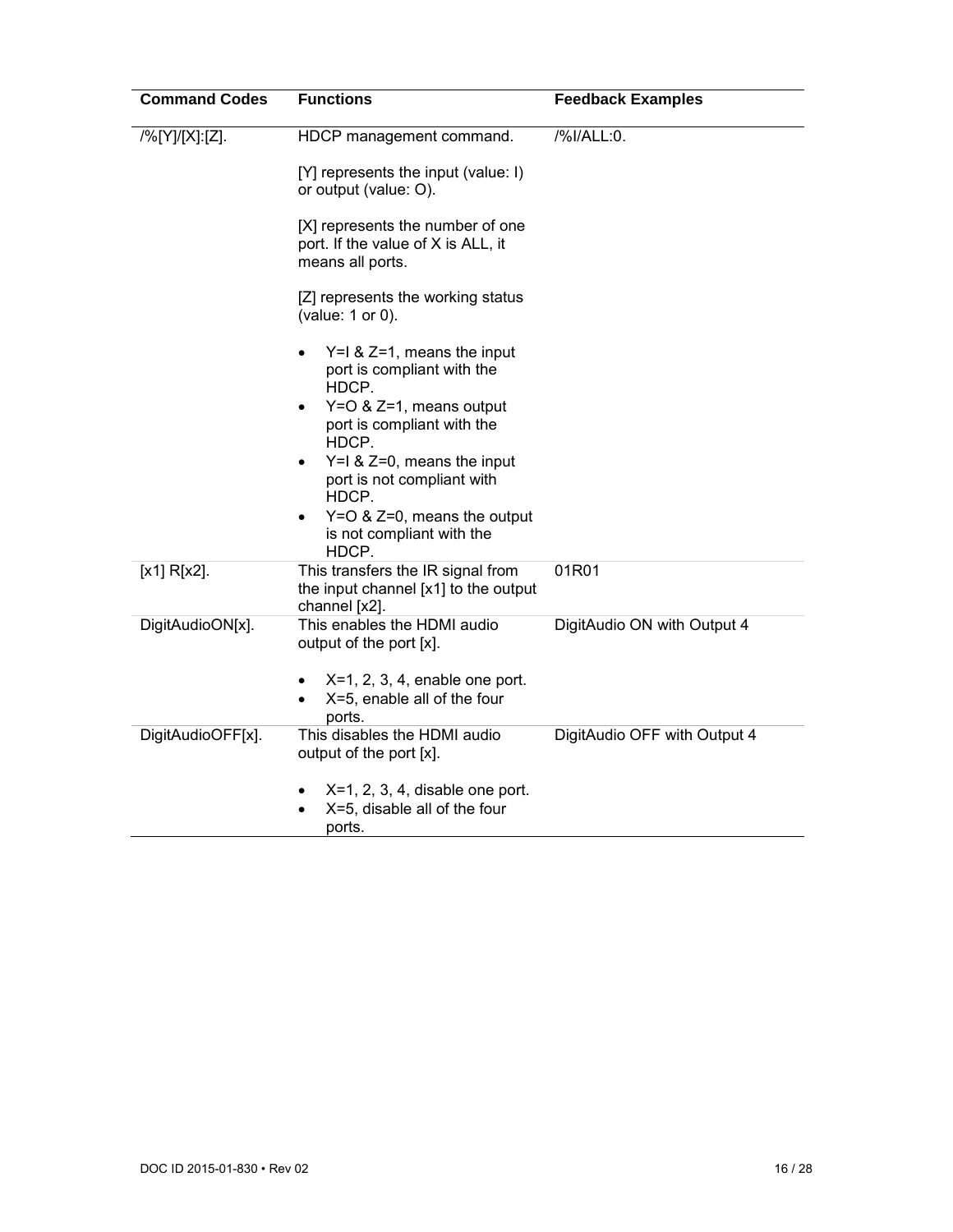| <b>Command Codes</b> | <b>Functions</b>                                                                                                                                                                                                                                                                                                                                                                                       | <b>Feedback Examples</b> |
|----------------------|--------------------------------------------------------------------------------------------------------------------------------------------------------------------------------------------------------------------------------------------------------------------------------------------------------------------------------------------------------------------------------------------------------|--------------------------|
| /+[Y]/[X]:******.    | Set communication between the PC<br>and the HDBaseT receiver.                                                                                                                                                                                                                                                                                                                                          | ******                   |
|                      | 1. Y is the RS232 port. It connects<br>with the RS232 port of the<br>HDBaseT receiver.                                                                                                                                                                                                                                                                                                                 |                          |
|                      | Value = $1,2,3,4,5,A,B,C,D,E,F,G$<br>or H                                                                                                                                                                                                                                                                                                                                                              |                          |
|                      | The value of <b>Y</b> is defined in the<br>following ways (in a given baud<br>rate depended by the value of X):                                                                                                                                                                                                                                                                                        |                          |
|                      | A. $Y = 1, 2, 3$ or 4. Send this<br>command to the<br>corresponding HDBaseT<br>receiver to control the far-end<br>device.<br>B. $Y = 5$ . Send this command to<br>all of the HDBaseT receivers<br>to control all of the far-end<br>devices.<br>C. $Y = A$ , B, C or D<br>D. $Y = E, F, G$ or H                                                                                                         |                          |
|                      | For items C or D, send this<br>command. It will be saved to the<br>MHD44TP and taken to the<br>corresponding HDBaseT receiver<br>without action. Its command<br>function will be effective almost<br>immediately after sending the<br>command PWON (for item C) or<br>PWOFF (for item D).<br>Note:<br>A & E are for port 1.<br>B & F are for port 2.<br>C & G are for port 3.<br>D & H are for port 4. |                          |
|                      | X is the bound rate. The value<br>$2_{-}$<br>ranges from 1 to 7.<br>1 is for 2400<br>2 for 4800<br>3 for 9600<br>4 for 19200<br>5 for 38400<br>6 for 57600<br>7 for 115200)                                                                                                                                                                                                                            |                          |
|                      | is for data (max 48 Byte)<br>*****<br>3.                                                                                                                                                                                                                                                                                                                                                               |                          |
|                      | The symbol "." is the end of one<br>4.<br>command.                                                                                                                                                                                                                                                                                                                                                     |                          |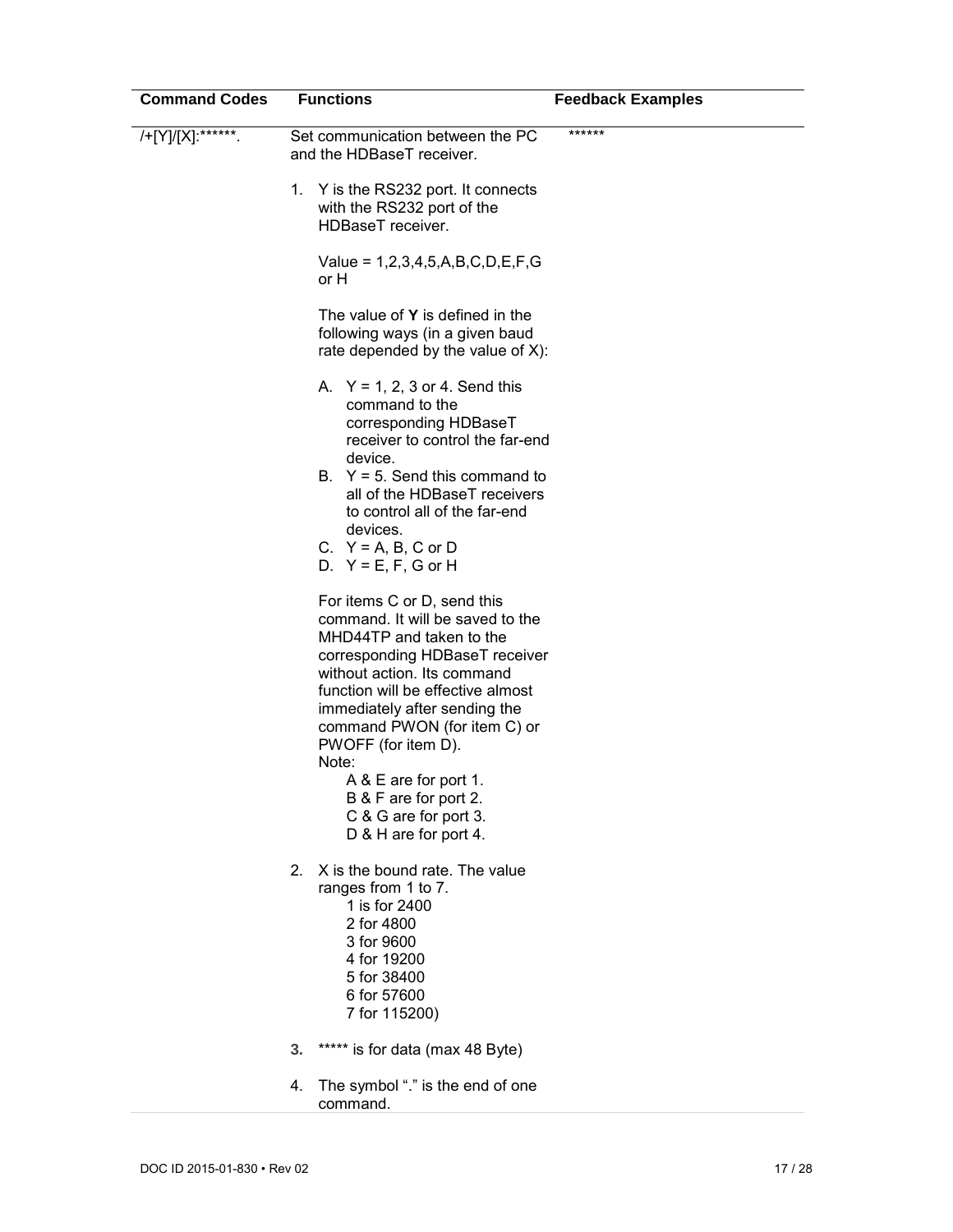| <b>Command Codes</b> | <b>Functions</b>                                                                                                                                                                                                                                                                                                                                                                                   | <b>Feedback Examples</b>  |
|----------------------|----------------------------------------------------------------------------------------------------------------------------------------------------------------------------------------------------------------------------------------------------------------------------------------------------------------------------------------------------------------------------------------------------|---------------------------|
| EDIDH[x]B[y].        | This copies the EDID from the<br>output port [x] to the input port [y].<br>If the EDID data is effective and<br>the audio part supports more than<br>the PCM mode, force-set it to only<br>the PCM mode. If the EDID data is<br>not effective, then set it as<br>initialized EDID data.                                                                                                            | EDIDH01B01                |
| EDIDPCM[x].          | This sets the audio part of input<br>port [x] to the PCM format in the<br>EDID database.                                                                                                                                                                                                                                                                                                           | EDIDPCM01                 |
| EDIDG[x].            | This obtains the EDID data from<br>the output and displays the output<br>port number [x].                                                                                                                                                                                                                                                                                                          |                           |
| EDIDMInit.           | This recovers the factory default<br>EDID data.                                                                                                                                                                                                                                                                                                                                                    | EDIDMInit.                |
| EDIDM[X]B[Y].        | This manually switches the EDID.<br>It copies the EDID data of the<br>output [X] to the input [Y].                                                                                                                                                                                                                                                                                                 | EDIDM03B01                |
| EDIDUpgrade[x].      | This upgrade the EDID data using<br>the RS232 port.<br>[x] is the input port. When the<br>value of x is 5, upgrade all of the<br>input ports. When the switcher<br>gets the command, it will display a<br>message to send to the EDID file<br>(.bin file). Operations will be<br>canceled after ten seconds.<br>Note: Please cut off all<br>connections to the HDBaseT<br>ports.                   | Please send the EDID file |
| UpgradeIntEDID[x].   | Selects the EDID data and<br>upgrade the built-in EDID data. It<br>supports four types of EDID data:<br>1. 1080P, 2D, PCM2.0<br>2. 1080P, 2D, 5.1 (audio)<br>3. 1080P, 3D, PCM2.0<br>4. 1080P, 3D, 5.1 (audio)<br>$[x] = 1, 2, 3$ or 4<br>When the switcher gets the<br>command, it will show a message<br>to send the EDID file (.bin file).<br>Operations will be canceled after<br>ten seconds. | Please send the EDID file |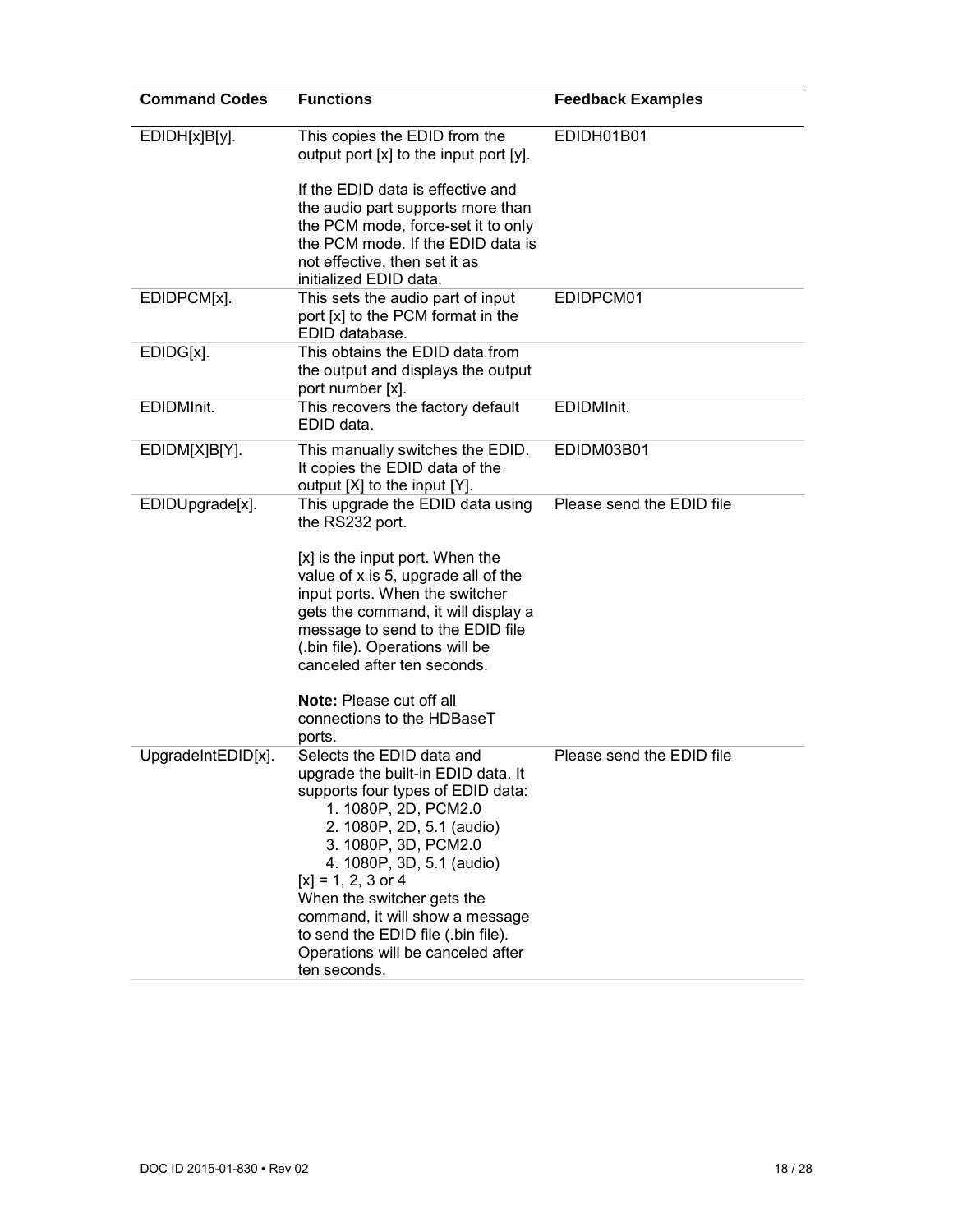| EDID/[x]/[y]. | Set the built-in EDID data of the<br>input port [x] to type [y].                                | EDID/02/01                         |
|---------------|-------------------------------------------------------------------------------------------------|------------------------------------|
|               | The value of $[y]$ is 1, 2, 3, or 4.<br>The EDID data types are the same<br>as mentioned above. |                                    |
| %0801.        | Automatic HDCP management. If<br>the input is HDCP, the output it<br>HDCP.                      | %0801.                             |
| %0900.        | This sets as infrared carrier<br>following mode.                                                | Carrier native                     |
| %0901.        | This sets the infrared carrier<br>enforcing mode.                                               | Force carrier                      |
| %0911.        | This resets to factory default.                                                                 | <b>Factory Default</b>             |
| %9951.        | This checks the command sent by<br>port 1 when in PWON.                                         | Port 1: NO Data                    |
| %9952.        | This checks the command sent by<br>port 2 when in PWON.                                         | Port 2: NO Data                    |
| %9953.        | This checks the command sent by<br>port 3 when in PWON.                                         | Port 3: NO Data                    |
| %9954.        | This checks the command sent by<br>port 4 when in PWON.                                         | Port 4: NO Data                    |
| %9955.        | This checks the command sent by<br>port 1 when in PWOFF.                                        | Port 1: NO Data                    |
| %9956.        | This checks the command sent by<br>port 2 when in PWOFF.                                        | Port 2: NO Data                    |
| %9957.        | This checks the command sent by<br>port 3 when in PWOFF.                                        | Port 3: NO Data                    |
| %9958.        | This checks the command sent by<br>port 4 when in PWOFF.                                        | Port 4: NO Data                    |
| %9961.        | This checks the systems locking<br>status.                                                      | <b>PWON /PWOFF</b>                 |
| %9962.        | This checks the status in standby<br>mode.                                                      | <b>System Unlock!</b>              |
| %9963.        | This checks the working mode of<br>the infrared carrier.                                        | PWON/PWOFF                         |
| %9964.        | This checks the IP address.                                                                     | IP:192.168.1.1                     |
| %9971.        | This checks the connection status<br>of the inputs.                                             | 1234<br>In.<br>Connect N N N N     |
| %9972.        | This checks the connection status<br>of the outputs.                                            | 1234<br>Out<br>Connect Y N N N     |
| %9973.        | This checks the HDCP status of<br>the inputs.                                                   | 1234<br>In.<br><b>HDCP</b><br>NNNN |
| %9974.        | This checks the HDCP status of<br>the outputs.                                                  | 1234<br>Out<br><b>HDCP</b><br>NNNN |
| %9975.        | This checks the switching status.                                                               | 1234<br>Out<br>1234<br>In          |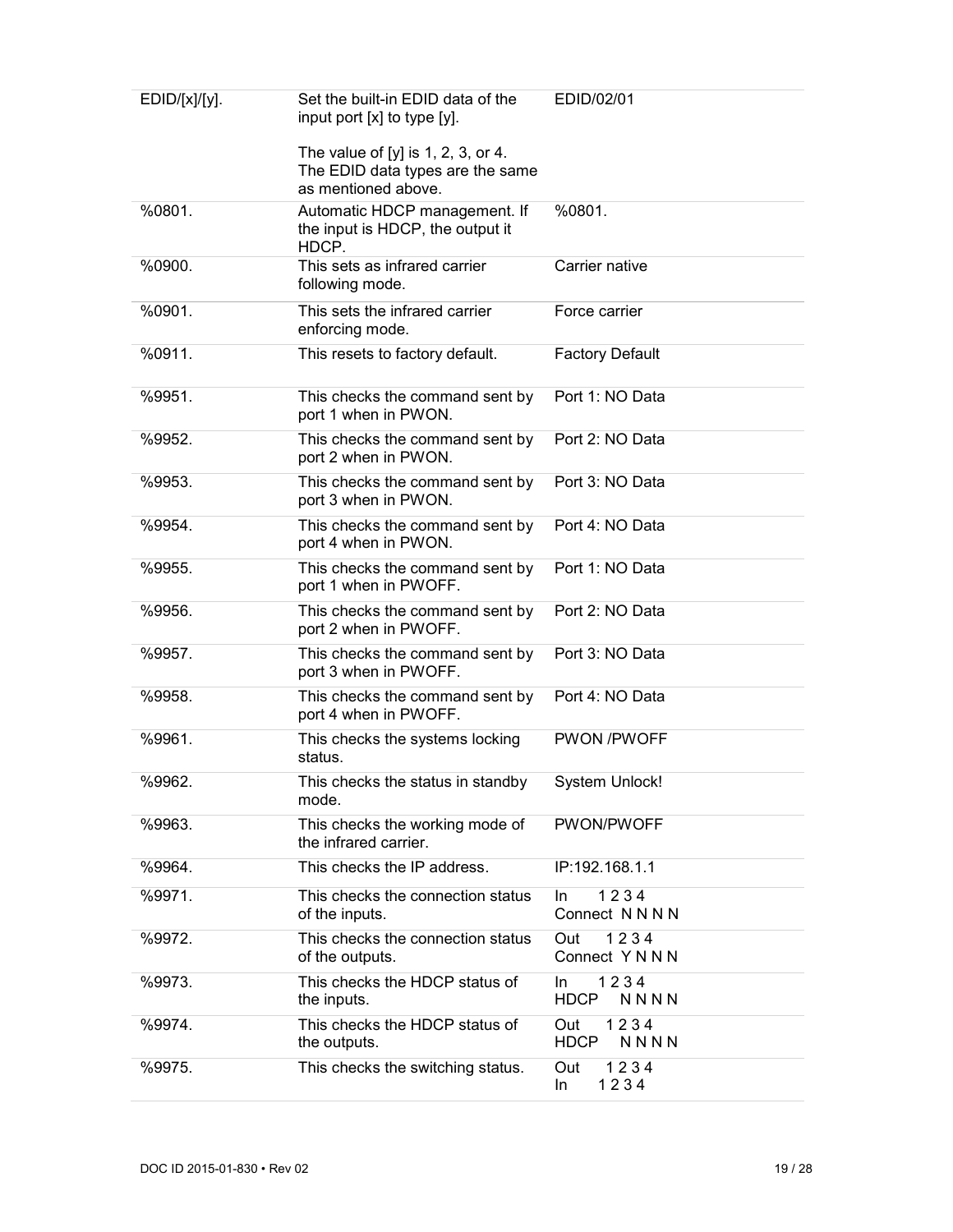| %9976. | This checks the output resolution.                                        | Resolution<br>Out 1 0000x0000<br>Out 2 1920x1080<br>Out 3 1920x1080<br>Out 4 1920x1080 |
|--------|---------------------------------------------------------------------------|----------------------------------------------------------------------------------------|
| %9977. | This checks the status of the<br>digital audio of the output<br>channels. | 1234<br>Out<br>Audio YYYY                                                              |
| %9978. | This checks the HDCP status of<br>the input ports.                        | 1234<br>In.<br>HDCPEN YYYY                                                             |

### **IR hex codes**

| <b>Functions</b> | <b>Hex Codes</b>                                                      |
|------------------|-----------------------------------------------------------------------|
| Input 1 to       |                                                                       |
| Global(All)      |                                                                       |
|                  |                                                                       |
|                  |                                                                       |
|                  |                                                                       |
|                  | 0016 05CB 015B 0057 0016 0E6C                                         |
| Input 2 to       |                                                                       |
| Global(All)      |                                                                       |
|                  |                                                                       |
|                  |                                                                       |
|                  |                                                                       |
|                  | 0016 05CB 015B 0057 0016 0E6C                                         |
| Input 3 to       |                                                                       |
| Global(All)      |                                                                       |
|                  |                                                                       |
|                  |                                                                       |
|                  |                                                                       |
|                  | 0016 05CB 015B 0057 0016 0E6C                                         |
| Input 4 to       |                                                                       |
| Global(All)      |                                                                       |
|                  | 0016 0041 0016 0041 0016 0041 0016 0041 0016 0041 0016 0041 0016 0041 |
|                  |                                                                       |
|                  |                                                                       |
|                  | 0016 05CB 015B 0057 0016 0E6C                                         |
| Input 5 to       |                                                                       |
| Global(All)      |                                                                       |
|                  |                                                                       |
|                  |                                                                       |
|                  | 0016 05CB 015B 0057 0016 0E6C                                         |
| Input 6 to       |                                                                       |
| Global(All)      |                                                                       |
|                  |                                                                       |
|                  |                                                                       |
|                  |                                                                       |
|                  | 0016 05CB 015B 0057 0016 0E6C                                         |
|                  |                                                                       |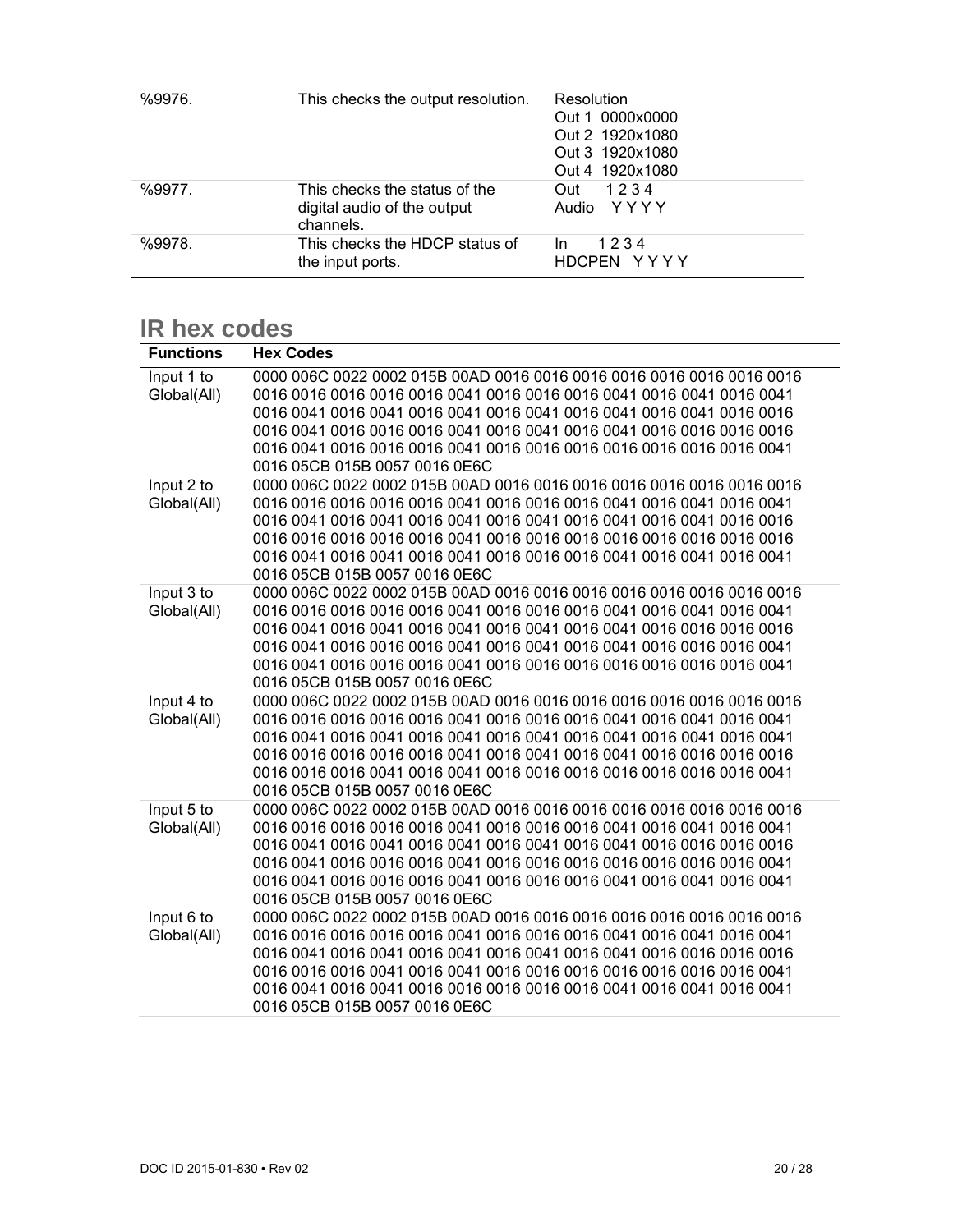| Input 7 to<br>Global(All) | 0016 05CB 015B 0057 0016 0E6C                                                                          |
|---------------------------|--------------------------------------------------------------------------------------------------------|
| Input 8 to<br>Global(All) | 0016 0041 0016 0041 0016 0041 0016 0041 0016 0041 0016 0041 0016 0041<br>0016 05CB 015B 0057 0016 0E6C |
| Input 1 to<br>Output 1    | 0016 05CB 015B 0057 0016 0E6C                                                                          |
| Input 1 to<br>Output 2    | 0016 05CB 015B 0057 0016 0E6C                                                                          |
| Input 1 to<br>Output 3    | 0016 05CB 015B 0057 0016 0E6C                                                                          |
| Input 1 to<br>Output 4    | 0016 05CB 015B 0057 0016 0E6C                                                                          |
| Input 1 to<br>Output 5    | 0016 05CB 015B 0057 0016 0E6C                                                                          |
| Input 1 to<br>Output 6    | 0016 05CB 015B 0057 0016 0E6C                                                                          |
| Input 1 to<br>Output 7    | 0016 05CB 015B 0057 0016 0E6C                                                                          |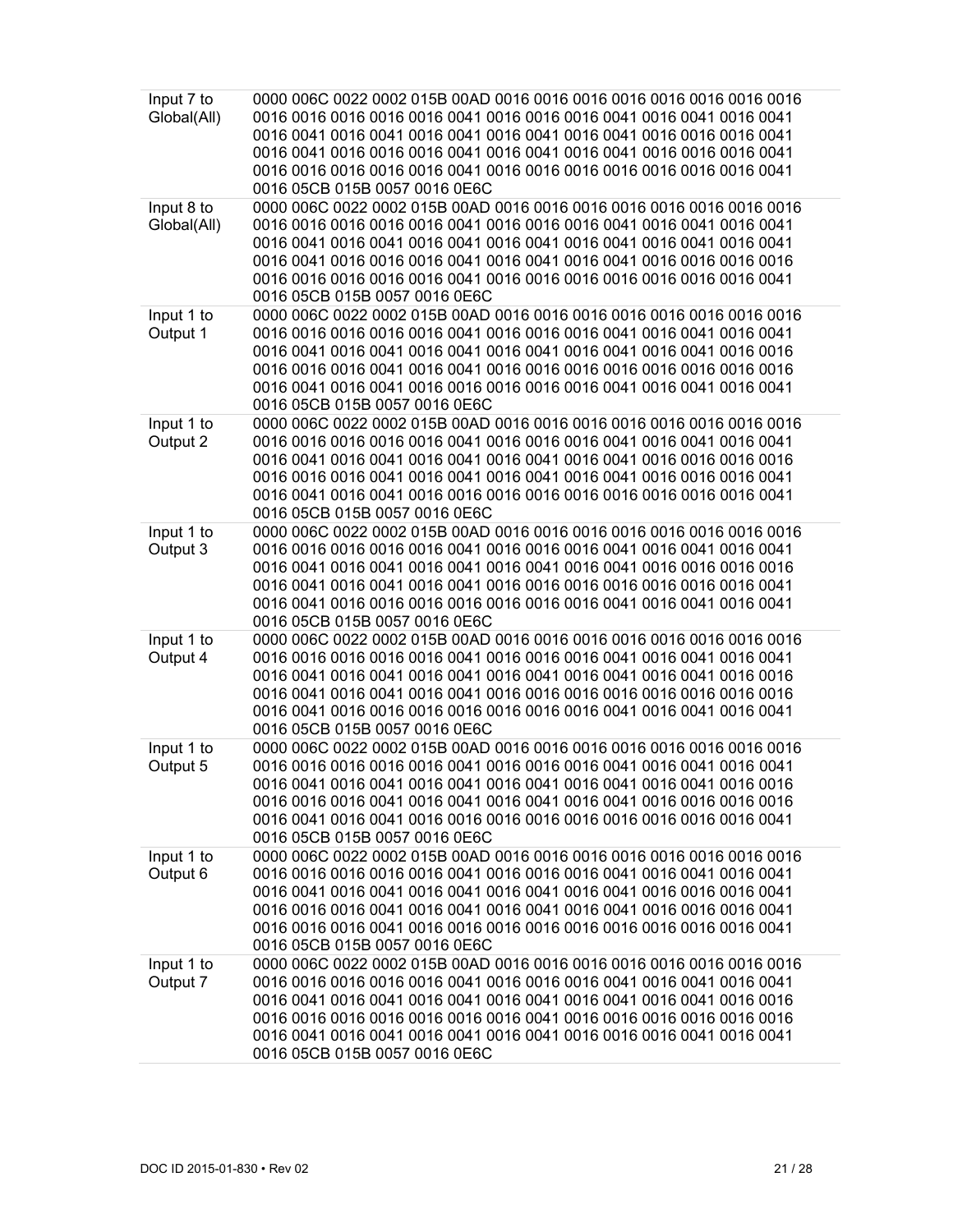| Input 1 to<br>Output 8 | 0016 0041 0016 0041 0016 0041 0016 0041 0016 0041 0016 0041 0016 0041<br>0016 05CB 015B 0057 0016 0E6C |
|------------------------|--------------------------------------------------------------------------------------------------------|
| Input 2 to<br>Output 1 | 0016 05CB 015B 0057 0016 0E6C                                                                          |
| Input 2 to<br>Output 2 | 0016 05CB 015B 0057 0016 0E6C                                                                          |
| Input 2 to<br>Output 3 | 0016 05CB 015B 0057 0016 0E6C                                                                          |
| Input 2 to<br>Output 4 | 0016 0041 0016 0041 0016 0041 0016 0041 0016 0041 0016 0041 0016 0041<br>0016 05CB 015B 0057 0016 0E6C |
| Input 2 to<br>Output 5 | 0016 05CB 015B 0057 0016 0E6C                                                                          |
| Input 2 to<br>Output 6 | 0016 05CB 015B 0057 0016 0E6C                                                                          |
| Input 2 to<br>Output 7 | 0016 0041 0016 0041 0016 0041 0016 0041 0016 0041 0016 0041 0016 0041<br>0016 05CB 015B 0057 0016 0E6C |
| Input 2 to<br>Output 8 | 0016 05CB 015B 0057 0016 0E6C                                                                          |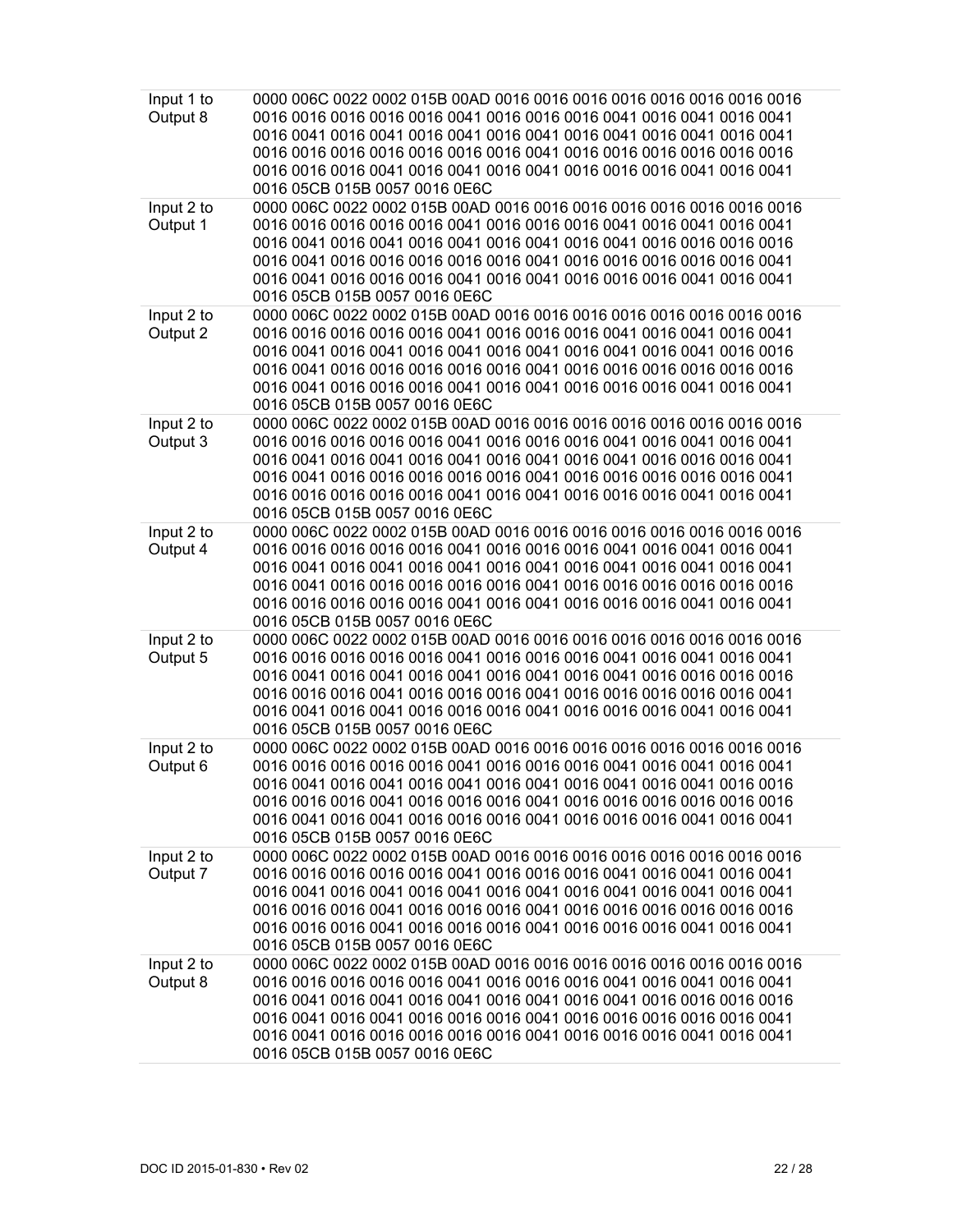| Input 3 to<br>Output 1 | 0016 05CB 015B 0057 0016 0E6C                                                                          |
|------------------------|--------------------------------------------------------------------------------------------------------|
| Input 3 to<br>Output 2 | 0016 05CB 015B 0057 0016 0E6C                                                                          |
| Input 3 to<br>Output 3 | 0016 0041 0016 0041 0016 0041 0016 0041 0016 0041 0016 0041 0016 0041<br>0016 05CB 015B 0057 0016 0E6C |
| Input 3 to<br>Output 4 | 0016 05CB 015B 0057 0016 0E6C                                                                          |
| Input 3 to<br>Output 5 | 0016 05CB 015B 0057 0016 0E6C                                                                          |
| Input 3 to<br>Output 6 | 0016 05CB 015B 0057 0016 0E6C                                                                          |
| Input 3 to<br>Output 7 | 0016 0041 0016 0041 0016 0041 0016 0041 0016 0041 0016 0041 0016 0041<br>0016 05CB 015B 0057 0016 0E6C |
| Input 3 to<br>Output 8 | 0016 05CB 015B 0057 0016 0E6C                                                                          |
| Input 4 to<br>Output 1 | 0016 05CB 015B 0057 0016 0E6C                                                                          |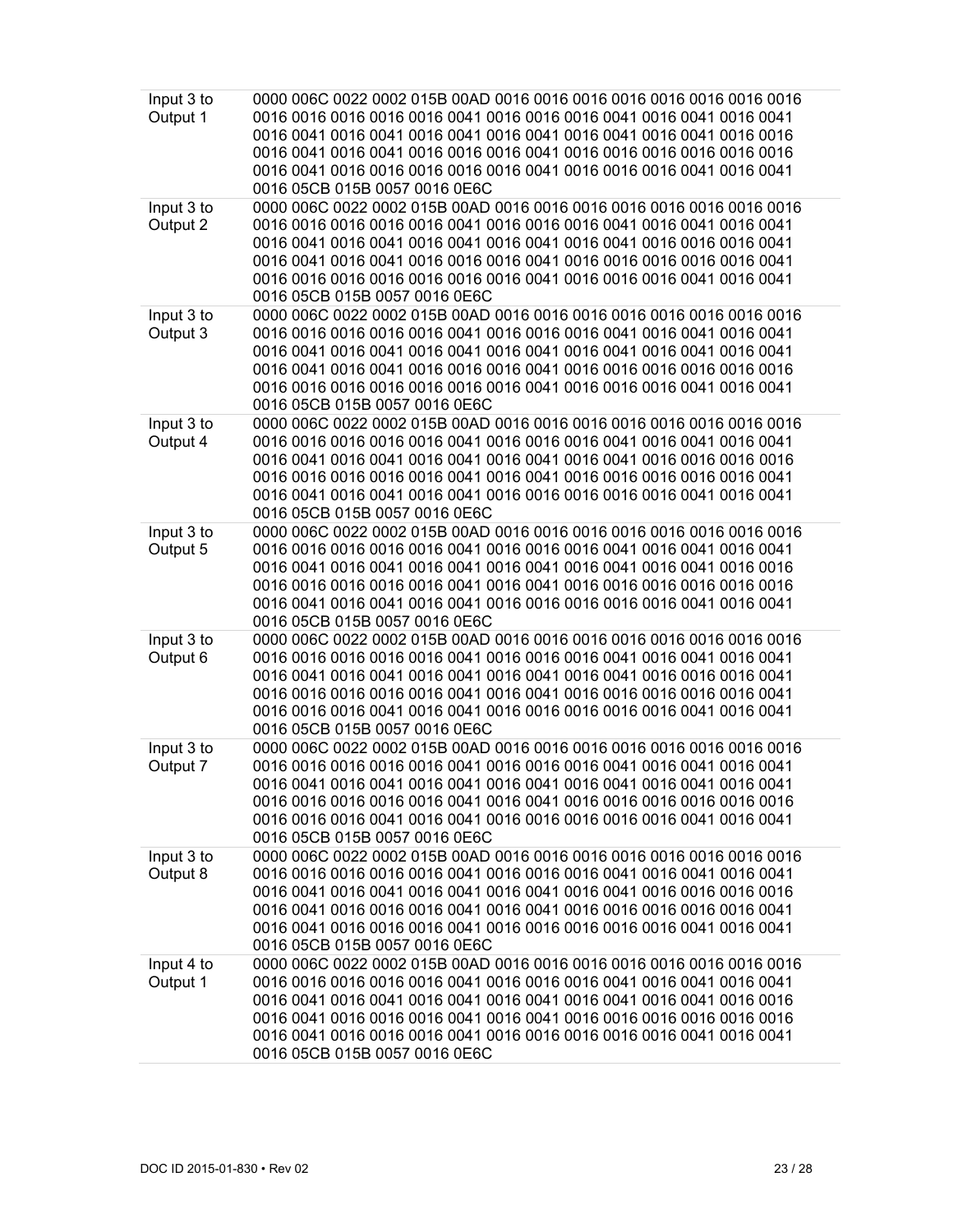| Input 4 to<br>Output 2 | 0016 05CB 015B 0057 0016 0E6C                                                                          |
|------------------------|--------------------------------------------------------------------------------------------------------|
| Input 4 to<br>Output 3 | 0016 0041 0016 0041 0016 0041 0016 0041 0016 0041 0016 0041 0016 0041<br>0016 05CB 015B 0057 0016 0E6C |
| Input 4 to<br>Output 4 | 0016 05CB 015B 0057 0016 0E6C                                                                          |
| Input 4 to<br>Output 5 | 0016 05CB 015B 0057 0016 0E6C                                                                          |
| Input 4 to<br>Output 6 | 0016 05CB 015B 0057 0016 0E6C                                                                          |
| Input 4 to<br>Output 7 | 0016 0041 0016 0041 0016 0041 0016 0041 0016 0041 0016 0041 0016 0041<br>0016 05CB 015B 0057 0016 0E6C |
| Input 4 to<br>Output 8 | 0016 05CB 015B 0057 0016 0E6C                                                                          |
| Input 5 to<br>Output 1 | 0016 05CB 015B 0057 0016 0E6C                                                                          |
| Input 5 to<br>Output 2 | 0016 0041 0016 0041 0016 0041 0016 0041 0016 0041 0016 0041 0016 0041<br>0016 05CB 015B 0057 0016 0E6C |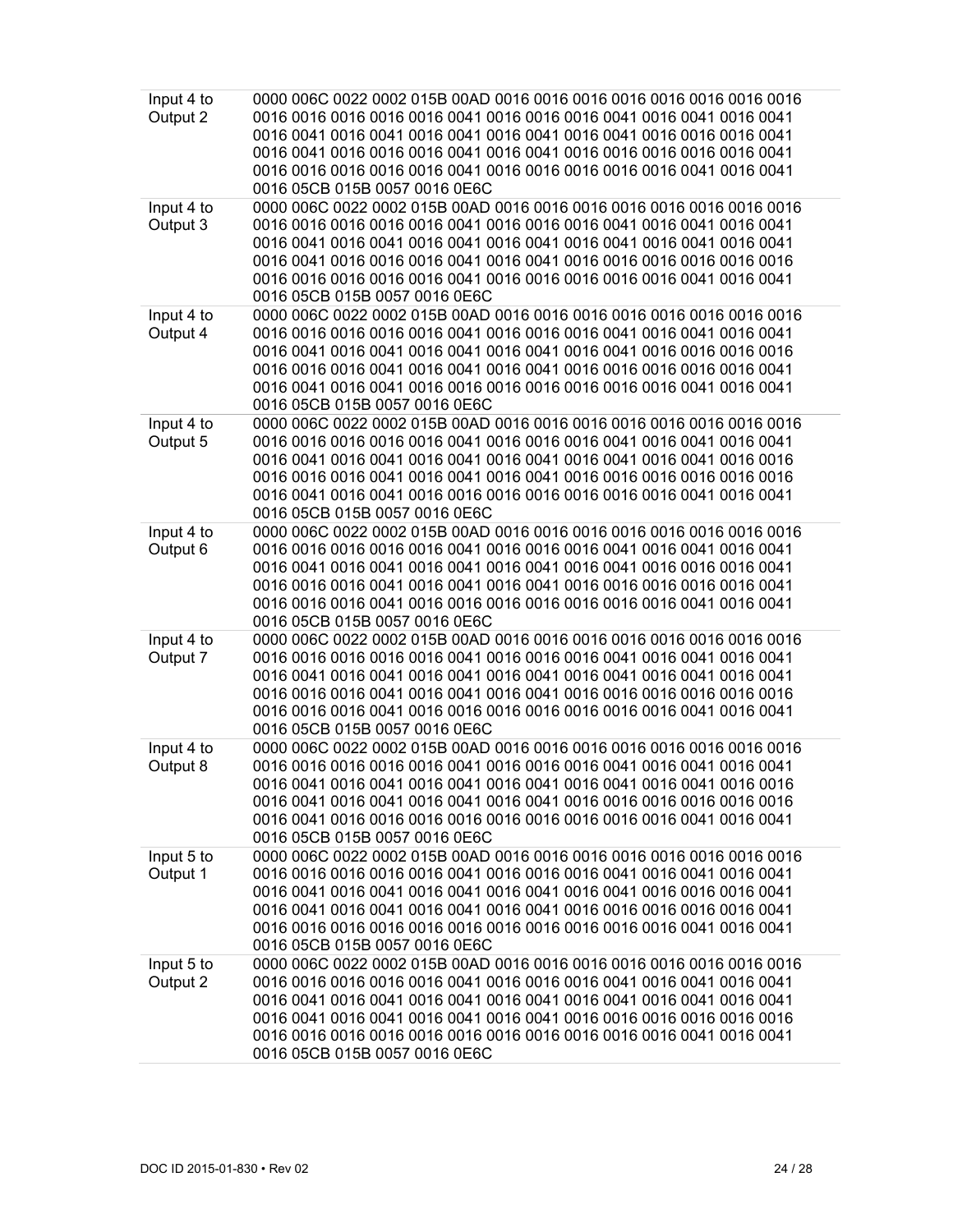| Input 5 to<br>Output 3 | 0016 05CB 015B 0057 0016 0E6C                                                                          |
|------------------------|--------------------------------------------------------------------------------------------------------|
| Input 5 to<br>Output 4 | 0016 05CB 015B 0057 0016 0E6C                                                                          |
| Input 5 to<br>Output 5 | 0016 0041 0016 0041 0016 0041 0016 0041 0016 0041 0016 0041 0016 0041<br>0016 05CB 015B 0057 0016 0E6C |
| Input 5 to<br>Output 6 | 0016 05CB 015B 0057 0016 0E6C                                                                          |
| Input 5 to<br>Output 7 | 0016 0041 0016 0041 0016 0041 0016 0041 0016 0041 0016 0041 0016 0041<br>0016 05CB 015B 0057 0016 0E6C |
| Input 5 to<br>Output 8 | 0016 05CB 015B 0057 0016 0E6C                                                                          |
| Input 6 to<br>Output 1 | 0016 0041 0016 0041 0016 0041 0016 0041 0016 0041 0016 0041 0016 0041<br>0016 05CB 015B 0057 0016 0E6C |
| Input 6 to<br>Output 2 | 0016 05CB 015B 0057 0016 0E6C                                                                          |
| Input 6 to<br>Output 3 | 0016 05CB 015B 0057 0016 0E6C                                                                          |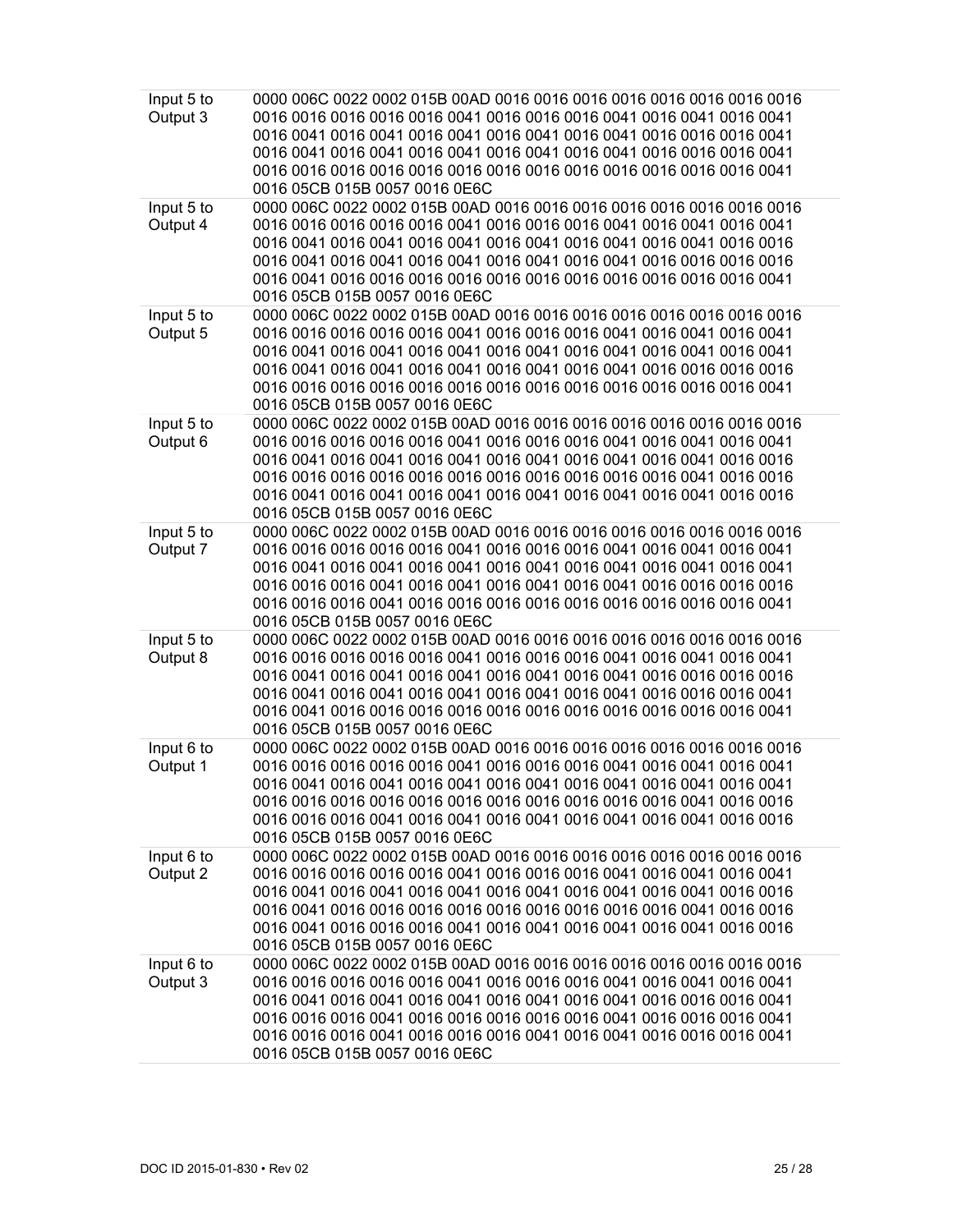| Input 6 to<br>Output 4 | 0016 0041 0016 0041 0016 0041 0016 0041 0016 0041 0016 0041 0016 0041<br>0016 05CB 015B 0057 0016 0E6C |
|------------------------|--------------------------------------------------------------------------------------------------------|
| Input 6 to<br>Output 5 | 0016 05CB 015B 0057 0016 0E6C                                                                          |
| Input 6 to<br>Output 6 | 0016 05CB 015B 0057 0016 0E6C                                                                          |
| Input 6 to<br>Output 7 | 0016 05CB 015B 0057 0016 0E6C                                                                          |
| Input 6 to<br>Output 8 | 0016 0041 0016 0041 0016 0041 0016 0041 0016 0041 0016 0041 0016 0041<br>0016 05CB 015B 0057 0016 0E6C |
| Input 7 to<br>Output 1 | 0016 05CB 015B 0057 0016 0E6C                                                                          |
| Input 7 to<br>Output 2 | 0016 05CB 015B 0057 0016 0E6C                                                                          |
| Input 7 to<br>Output 3 | 0016 0041 0016 0041 0016 0041 0016 0041 0016 0041 0016 0041 0016 0041<br>0016 05CB 015B 0057 0016 0E6C |
| Input 7 to<br>Output 4 | 0016 0041 0016 0041 0016 0041 0016 0041 0016 0041 0016 0041 0016 0041<br>0016 05CB 015B 0057 0016 0E6C |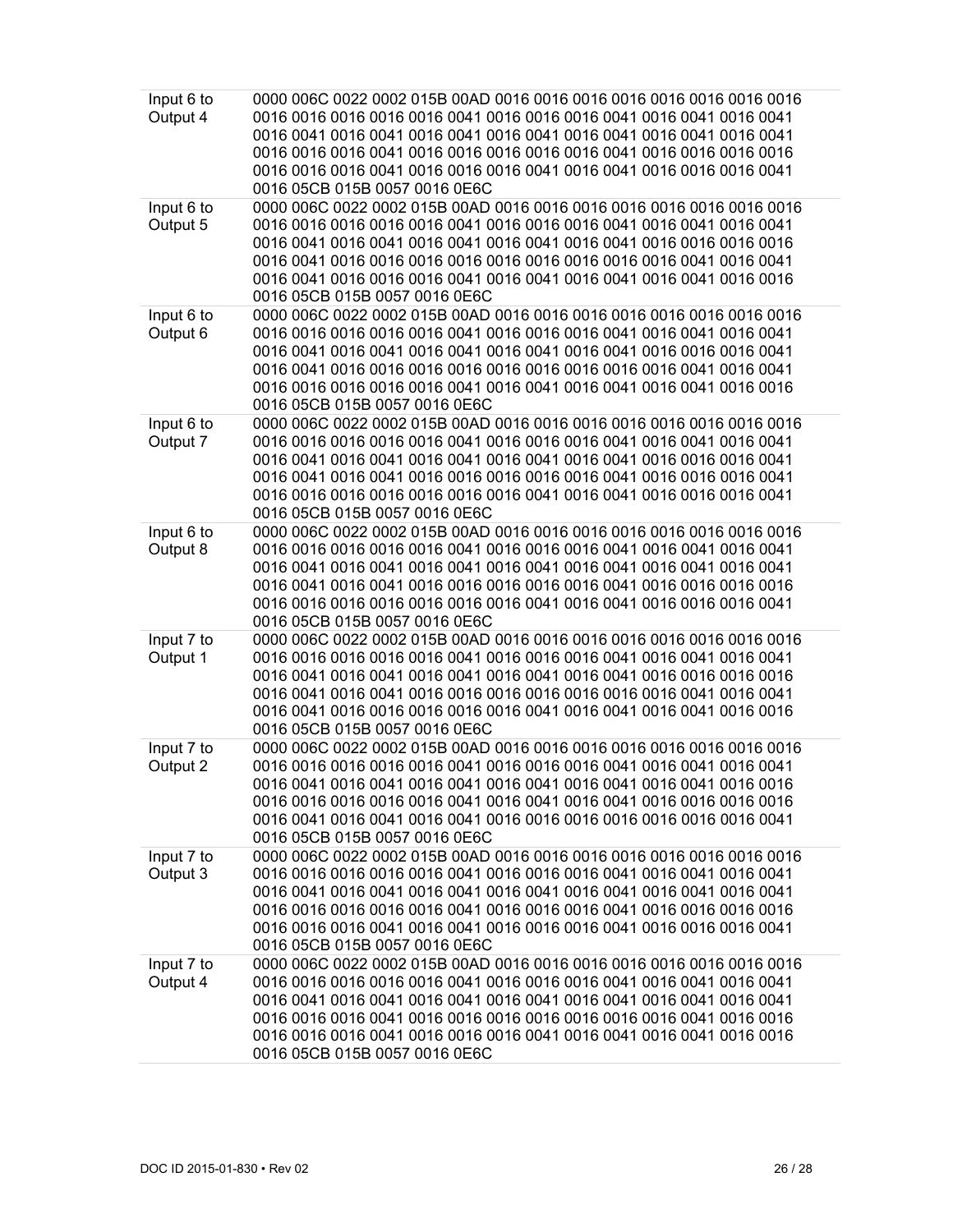| Input 7 to<br>Output 5 | 0016 05CB 015B 0057 0016 0E6C                                                                          |
|------------------------|--------------------------------------------------------------------------------------------------------|
| Input 7 to<br>Output 6 | 0016 05CB 015B 0057 0016 0E6C                                                                          |
| Input 7 to<br>Output 7 | 0016 0041 0016 0041 0016 0041 0016 0041 0016 0041 0016 0041 0016 0041<br>0016 05CB 015B 0057 0016 0E6C |
| Input 7 to<br>Output 8 | 0016 05CB 015B 0057 0016 0E6C                                                                          |
| Input 8 to<br>Output 1 | 0016 05CB 015B 0057 0016 0E6C                                                                          |
| Input 8 to<br>Output 2 | 0016 0041 0016 0041 0016 0041 0016 0041 0016 0041 0016 0041 0016 0041<br>0016 05CB 015B 0057 0016 0E6C |
| Input 8 to<br>Output 3 | 0016 0041 0016 0041 0016 0041 0016 0041 0016 0041 0016 0041 0016 0041<br>0016 05CB 015B 0057 0016 0E6C |
| Input 8 to<br>Output 4 | 0016 05CB 015B 0057 0016 0E6C                                                                          |
| Input 8 to<br>Output 5 | 0016 05CB 015B 0057 0016 0E6C                                                                          |